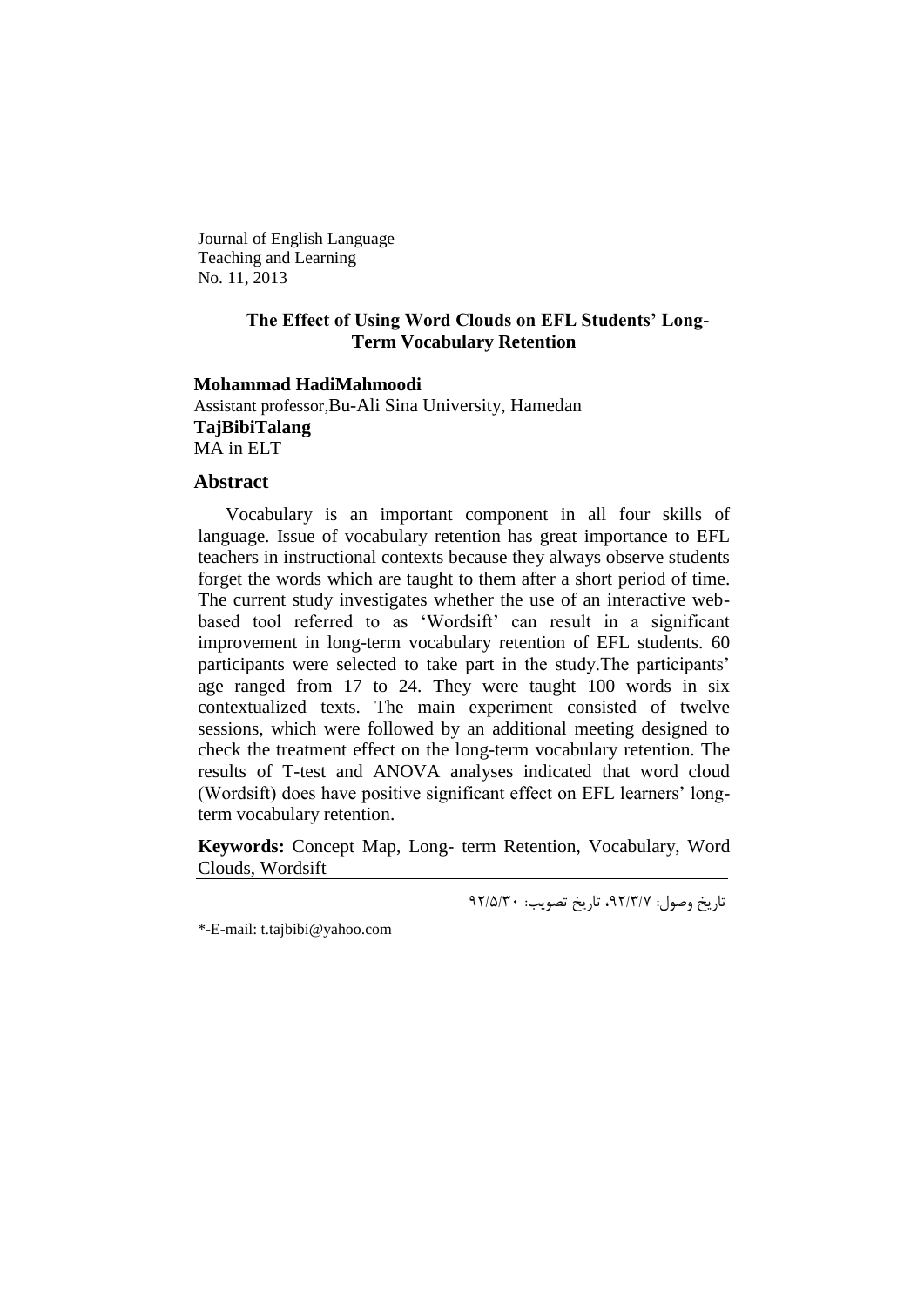# **Introduction**

The term vocabulary refers to "a list or set of words for a particular language or a list or set of words that individual speakers of a language might use" (Hatch & Brown, 1995). In importance of vocabulary Wilkins argued that "without grammar very little can be conveyed, without vocabulary nothing can be conveyed" (1972, p. 111). According to Mehrpour and Rahimi (2010) it has been consistently demonstrated that reading comprehension is strongly related to vocabulary knowledge. Any experienced teacher knows that even after students have more or less mastered grammar, they still face masses of unknown words as they continue to study (Laufer, 1986). According to Cohen & weaver (2005)vocabulary learning is a skill-related strategy that cuts across all four skills.

Because students forget the words after a short period of time, vocabulary retention is of crucial importance to EFL teachers. Then, there is the responsibility of helping learners to effectively store and retrieve words in the target language (Sökmen, 1997), and this necessitates the use of effective pedagogical methods in teaching vocabulary. Therefore, finding and providing new strategies in teaching for enhancing long-term vocabulary retention can be of great help.

Considering the close relationship between EFL learners" vocabulary command and their ability to understand English readings, researchers have been searching for ways to effectively enhance students' acquisition and retention of learned vocabulary knowledge (Min & Min, 2008). As more and more L2 learners are reading electronic texts from software or over the Internet, there is a need to guide the development of new ways of word presentation. If the interaction between different types of media such as audio, text, picture, and animation presented to the learners is thought to be a considerable help in memorizing words (Dubois & Vial, 2000), then it becomes important to examine if interactive web-based tools such as Wordsift would improve students' vocabulary learning. Wordsift creates a word cloud through converting the texts into visualized art, in which the learners can see the text in a new way. In addition since this tool is equipped with thesaurus, by offering a concept map containing synonyms and antonyms it will let the students relate their old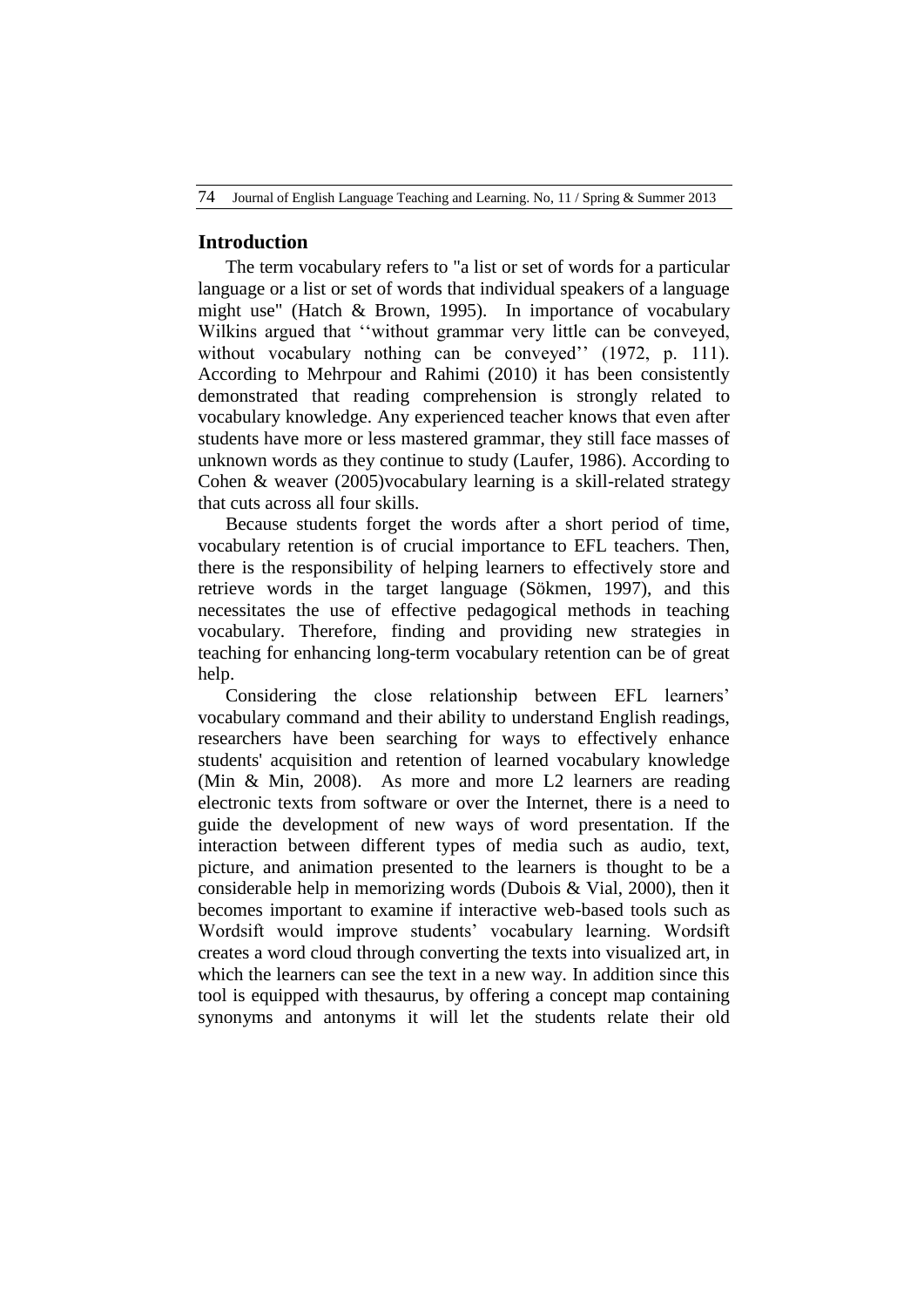knowledge to new ones. Also this tool by searching the Google images for words will help to create a multimedia environment to address all learning styles. In addition, working with this instructional tool is very easy and students and teachers can learn to use it quickly. With all these options which Wordsift provides to users, it is important to see whether it can be an effective tool in enhancing long-term vocabulary retention?

The importance of this study is that, itsfindings will be helpful to teachers who are looking for appropriate ways to help students increase the size of their vocabulary knowledge and facilitate vocabulary retention for future use.

### **Review of the Related Literature: Theoretical Background**

Considering the role of vocabulary in learning a new language, here is a short representation of the status of the vocabulary teaching in different approaches. In "Grammar Translation Method" the study of vocabulary was advocated through the memorization of lists of target language words and their native language equivalents which were selected from the reading texts (Richards & Rodgers, 2003). "The Direct Method" emphasized oral skills over written skills. It was supposed that vocabulary can be acquired naturally through interactions during the lesson; therefore, vocabulary was presented in context and was graded from simple to complex. In this approach, vocabulary was emphasized over grammar (Larsen-Freeman, 2000). In "Reading Approach" the vocabulary used in the reading passages was controlled at the beginning levels and was chosen according to their frequency and usefulness. The acquisition of vocabulary was considered to be more important than grammatical skills and was expanded as fast as possible through intensive and extensive reading (Richards & Rodgers, 2003). In "The Audio-Lingual Method" the main emphasis was placed on the grammar of a language which should be over learned. The new grammatical points and vocabulary were presented through dialogues; thus, vocabulary learning was kept to a minimum (especially in the initial stages) and new words were introduced and selected according to their simplicity and familiarity to make the grammar practice possible (Zimmerman, 1997). In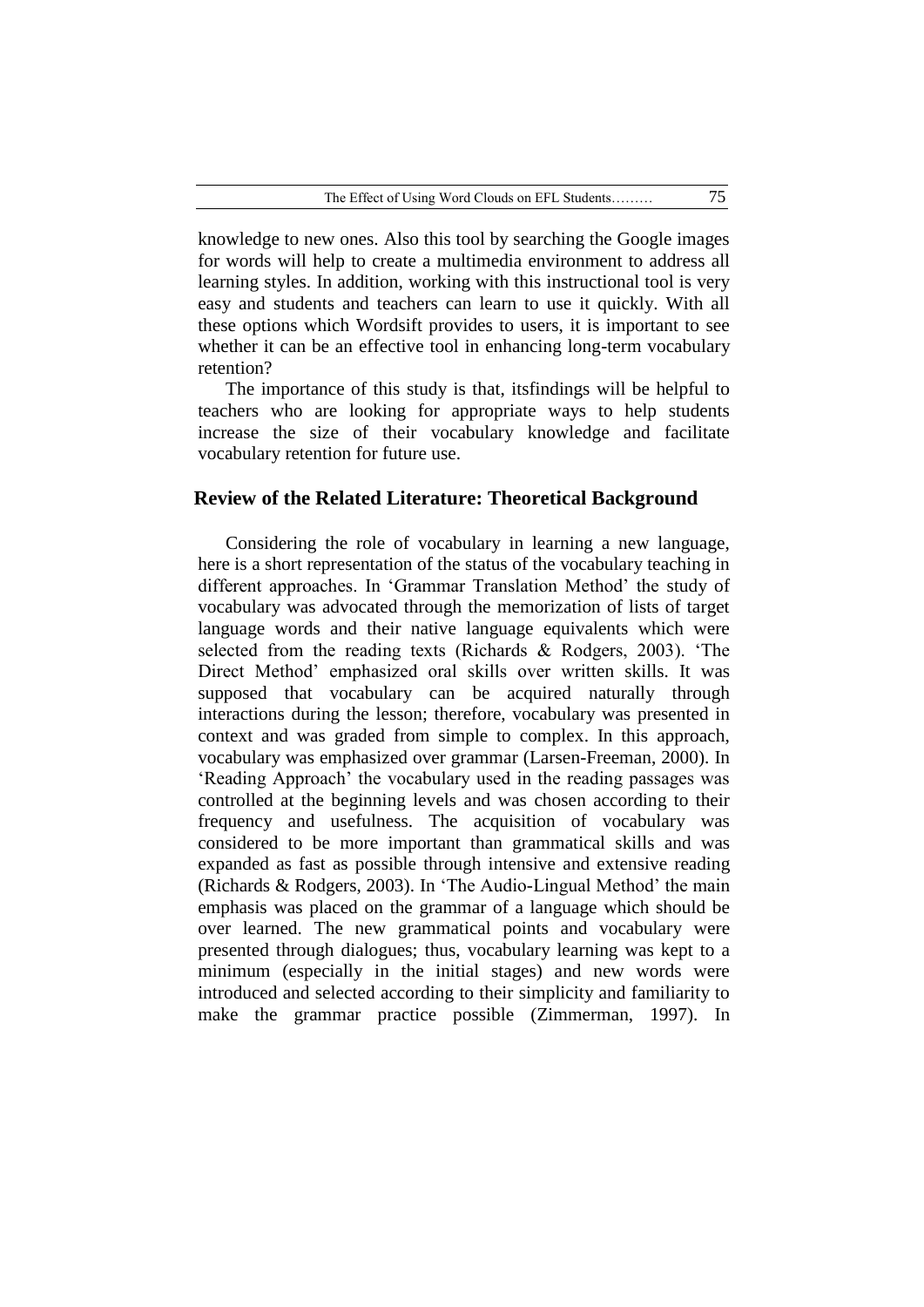"Communicative Approach" with its emphasis on fluency over accuracy, and a focus on encouraging learners to communicate their messages and intentions, vocabulary has not been a primary concern and was given secondary status, taught mainly as a support for functional language use (Decarrico, 2001). 'Lexical Approach' reflects a belief in the centrality of the lexicon in learning a language and how knowledge of lexicon is formatted, coded, and organized (Richards & Rodgers, 2003). In "Natural Approach", vocabulary is emphasized over grammar "suggesting that a language is essentially its lexicon and only inconsequently the grammar that determines how the lexicon is exploited to produce messages" (Richards & Rodgers, 2003 p. 180).

# **Types of Vocabulary Learning: Intentional or Incidental?**

Hulstijn (1992) distinguished between two types of vocabulary learning:intentional and incidental. The type of learning is determined based on the learners" responsibility for the learning task, which is specified in advance of the task. Therefore, participants who are told in advance that they would have a reading comprehension test after reading the text are treated as incidental vocabulary learning subjects. Those participants who are told in advance that they would have vocabulary tests and reading comprehension are treated as intentional vocabulary learning subjects. Despite the discrepancy among researchers on operationalizing the two terms, it is generally agreed that intentional vocabulary learning, in which student attention is directly focused on vocabulary, offers a greater chance for vocabulary learning (Nation, 2001). Results of some experimental studies also prove that words are more easily acquired intentionally than incidentally (Konopak et al., 1987). However, it is a common belief in both L1 and L2 research that vocabulary is mostly learned incidentally through reading (Krashen, 1989; Nation, 2001).

# **Explicit vs. Implicit vocabulary instruction**

Nagy and Herman (1987) point out that explicit vocabulary instruction may be effective for a specific reading lesson, but it cannot result in any substantial increase in overall vocabulary size. Major progress toward the goals of vocabulary development can be attained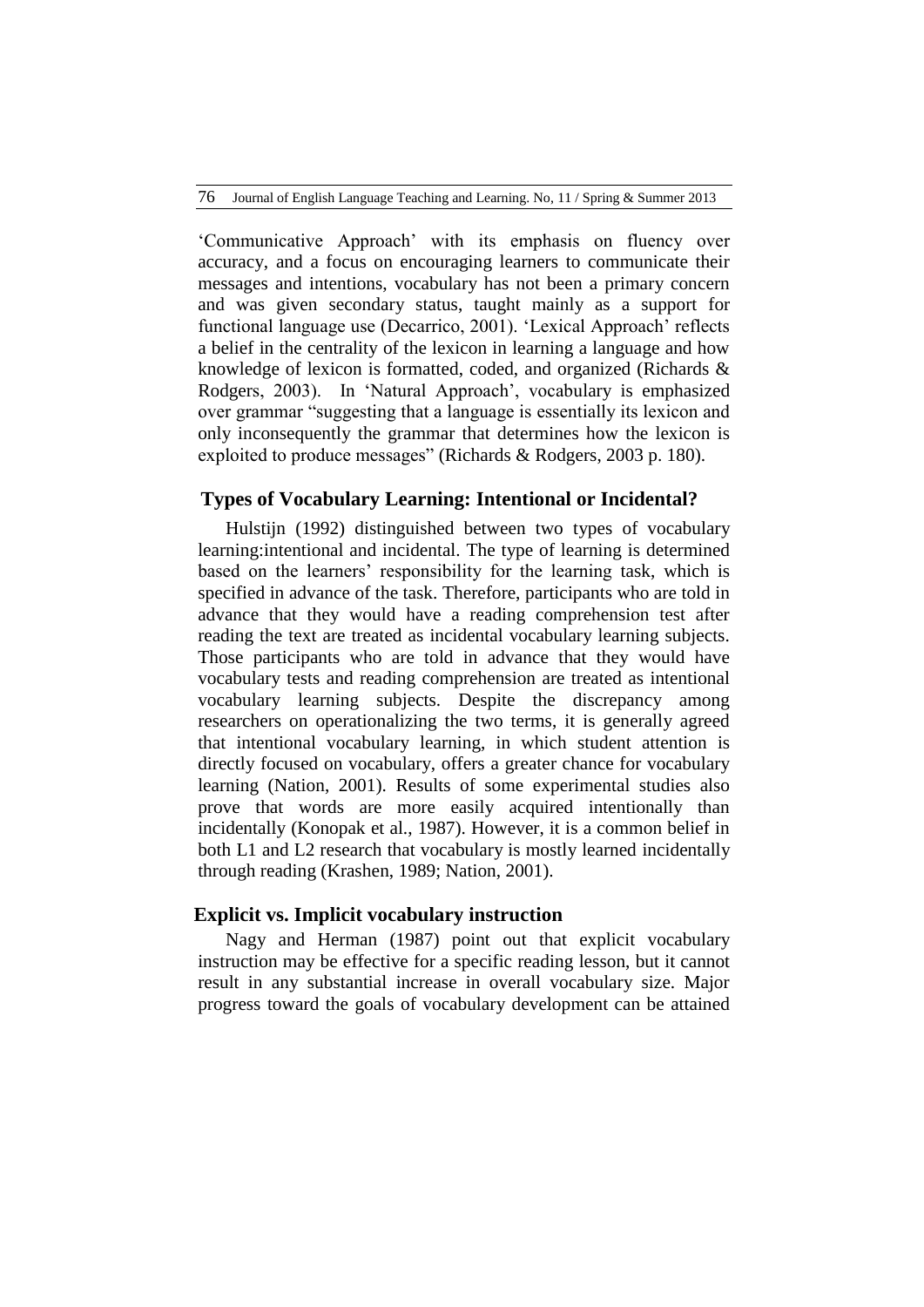more easily by increasing incidental vocabulary learning (Nagy & Herman, 1987). Vocabulary instruction has usually placed a great deal of emphasis on using context to figure out word meanings. Context clues do support incidental word learning, but it"s important to recognize the limitations of contextual analysis. The odds of accurately predicting a word"s meaning from written context is very low, ranging from 5 to 15% for both native English speakers and EFL / ESL learners (Beck et al., 2002). Learning vocabulary from context must be evaluated in terms of its long-term effectiveness. Since vocabulary instruction can supply multiple, repeated encounters for only a small number of words, students must have additional opportunities to learn large number of words. Only frequent and regular reading can make this kind of exposure to words possible (Nagy & Herman, 1987).

#### **What is a Word cloud (Wordsift)?**

A word cloud is a visual representation for text data which is usually used to depict and visualize [keyword metadata \(tags\) o](http://en.wikipedia.org/wiki/Tag_(metadata))n websites free form text. Tags are usually single words, and the importance of each tag is shown with font size color, or other visual techniques (Halvey& Keane, 2007). Wordsift is a free website which provides the users with the opportunity to use word clouds to analyze texts. It attempts to address one of the greatest challenges facing educators of English Language Learners: how to grow and enrich the academic vocabulary of their students across the grade levels, and especially through academic content instruction Hakuta (2011).

Newly Web-based visualization technology designed by Hakuta and Greg Wientjes is great for helping teachers and their students focus on the academic language that reaches across content areas (Farkas, 2009). There are other visual tools that have served as predecessors, including TagCrowd, Wordle, and vocabGrabber, but this is the only site that integrates web-based images (Hakuta, 2011).

The following tools are part of the Wordsift website:

1. Tag Cloud. A Tag Cloud of the 50 most frequent words in the text, excluding functionwords(such as is, of, at, the). Certain word lists can be highlighted from the most frequentwords,such as the Academic Word List.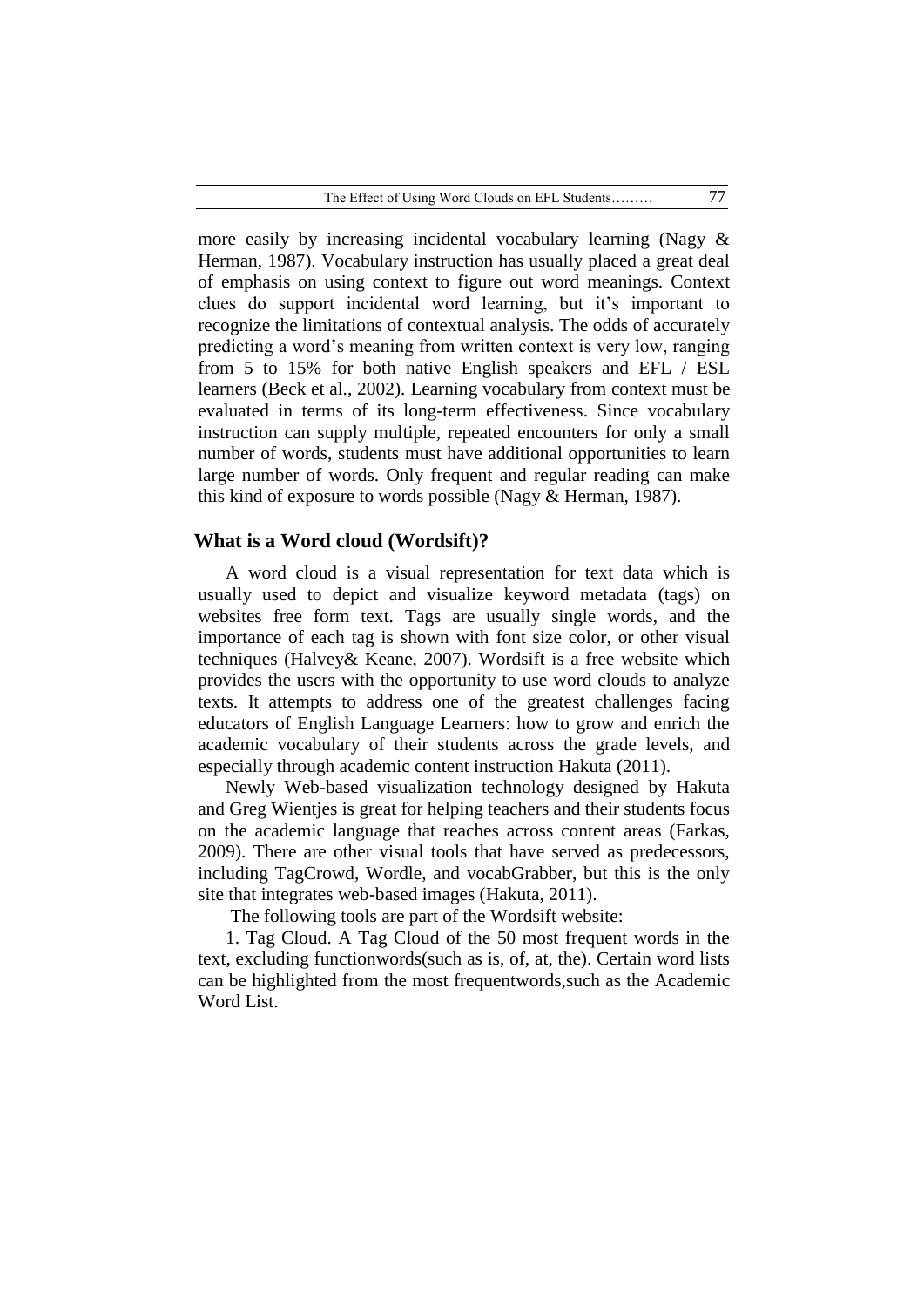2. The most frequent word is entered into the Visual Thesaurus and the result is displayed asa word web. It displays the word, plus related words including antonyms and synonyms TheVisual Thesaurus display is interactive: the definition of each word on the displaypopsup when the cursor is scrolled over it.

3. Google Image Search. The results of Google searches are also displayed.

4. Google Video Search. The videos can be displayed by clicking on Video.

5. Sample Sentences. All relevant examples from the input text are listed.

According to Hakuta (2011)Wordsiftcan be used in the classroom as the following ways:

1- Lesson preparation:

- Identifies the challenging words or concepts prior to a lesson.

- Can help find pictures and videos to illustrate and pre-teach vocabulary

2- Previewing text:

- Can help students better understand the concept of skimming.

- Helps identify the key content words in a passage.

- The word cloud can be used to help students to identify main ideas, themes, goals of thepassage, intended audience, or to develop questions they believe should be answered bythepassage.

- By "sifting" the course description, it can help students preview a course.

3- Class learning activities:

- Students are given a Visual Thesaurus display and students need to discuss how the wordsare related. This reinforces the concepts of antonym and synonym.

- Students could be assigned weekly reading or listening logs where they would find theirownpassage and enter it into Wordsift. They could be responsible for sharing 5 words inan onlineforum with the class.

- Students can look at how the words are used in context throughout the passage and discuss ifthe word was used in the same way in every instance.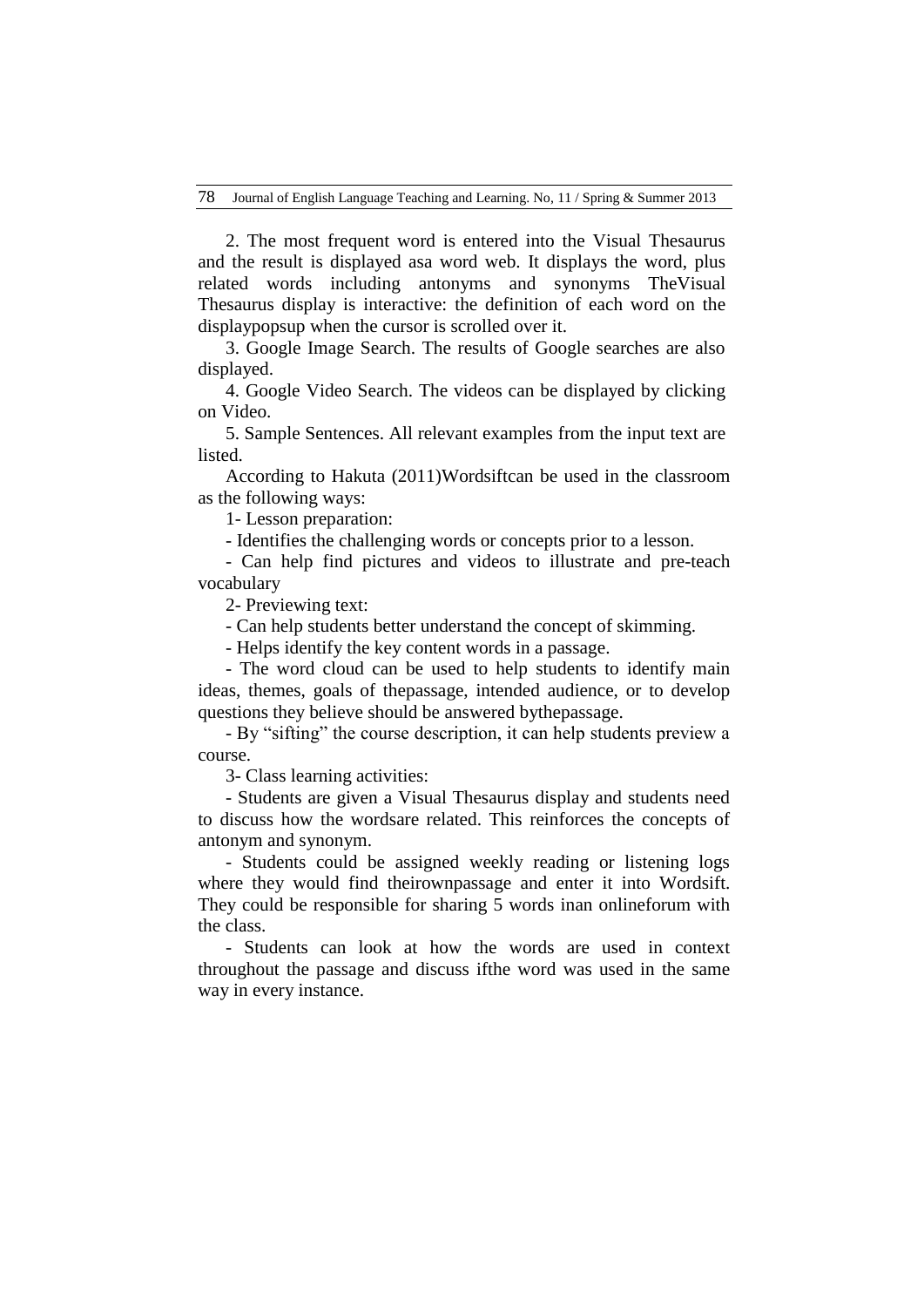- Students could create their own online dictionaries via a blog with the Googlepictures/illustrations. They could also discuss whether or not the pictures that Google cameupwith represent the word well or not.

4- Literacy support:

- Individual students can use WordSift as they read text, or as they write a response orsummary.

- Can help students identify key academic vocabulary in a given passage.

- Is especially helpful for students in need of English for Special Purposes vocabulary when enrolled in a general English course.

5- Assessment:

- Whole-class vocabulary assessment can be done on-the-fly by showing the images fromselected words, having them identify unfamiliar words, and having students talk about whichpicture is the best representation of a given word.

- Teachers can also tailor their own assessments by copying and pasting the images, words,andsentences identified byWordSift into a separate file such as in Word or Power point.

## **Previous Research Findings**

Long-term retention has received wide attention as one of the greatest problems in learning new words (Leeke& Shaw, 2000). With regard to vocabulary retention, Levine and Reves (1990) in a study showed that within the visual presentations, the contextualized presentation was less effective than the decontextualized one. This suggests that context may be helpful when the task is comprehension or deducing word meaning from context; it may, however, turn into an obstacle when the task is retention. Nam (2010) in a study regarding vocabulary learning and teaching concluded that first; the use of visual representations such as pictures and drawings can promote vocabulary retention. And also higher involvement in vocabulary production processing, for example, a composition task or retelling a text, can contribute to vocabulary retention. Higher vocabulary ability has been associated with better recall performance. The decomposition of the word recall performance in the research conducted by Krueger and Salthouse (2010) indicated that higher vocabulary was primarily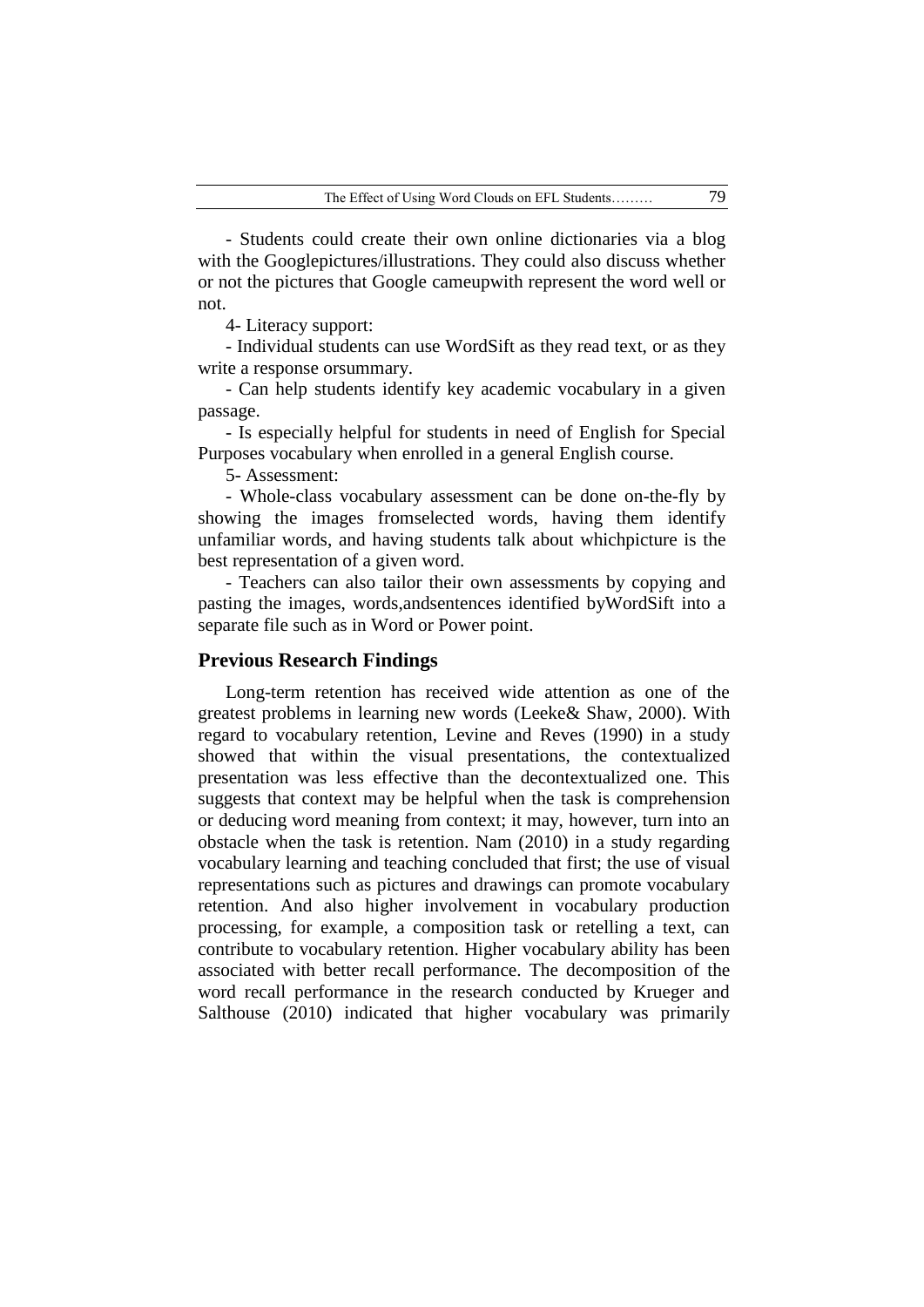associated with an advantage in retention of information, such that higher-vocabulary individuals lost fewer items across trials. Kasahara (2010) examined the possibility of known-and-unknown word combinations on retention and retrieval of meaning in contrast to learning a single word. The results showed that known-and-unknown word combinations allowed better retention of meaning than single words. The study proved that grouping a familiar word with a word to be remembered was an effective way of learning vocabulary. In another study Plass, Chun, Mayer, and Leutner (1998) stated that students remembered unknown words better when provided with both pictorial and written annotations than when provided with only one kind or no annotation.

### **Research Questions**

In the current study theoretically the EFL subjects' long-term vocabulary retention which is considered as the dependent variable was assessed. According to Richards and Schmidt (2003) retention refers to the ability to recall or remember things after an interval of time (p. 457)*.* Operationally long-term retention is defined as the scores which students obtained in a vocabulary test after two weeks of last intervention. Teaching by Wordsift was independent variable of this study. The research questions were:

1.Does using Wordsift have any significant effects on adult EFL learners' long-term vocabulary retention?

2.Is there significant difference among the performance of the male and female subjects of the control and experimental groups on the long-term vocabulary retention?

# **Methodology Participants**

The participants of this study were 60 intermediate male and female students studying English at two English language teaching institutes in Hamedan, Iran. They were selected out of 120 EFL learners who took a Standardized English Proficiency Test(i.e. Nelson test) based on the results of their performance (See Appendix A). The learners whose scores fell one SD above and below the mean on the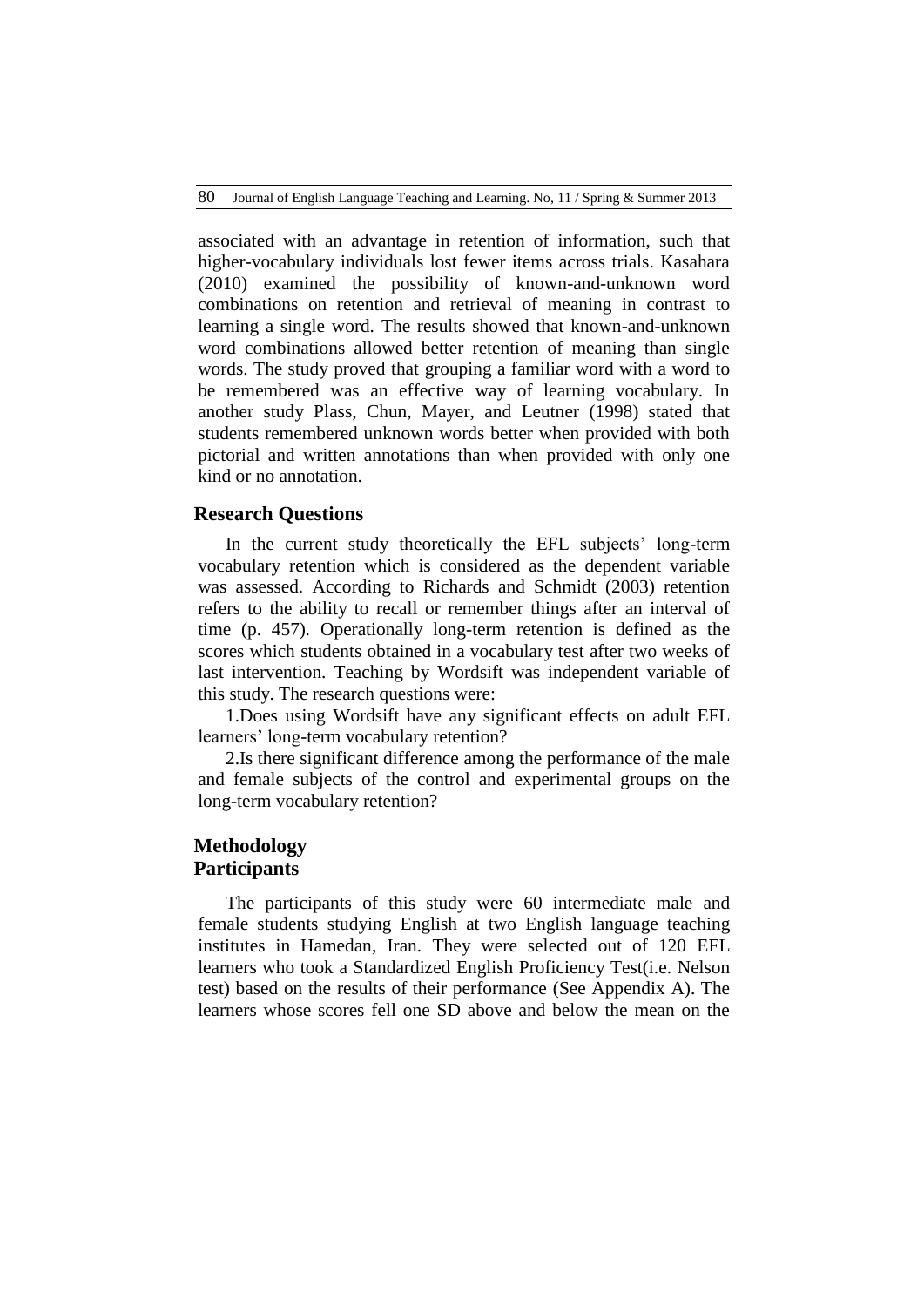Nelson proficiency test were selected to take part in the study. This ensured that all the participants were homogeneous regarding their English proficiency and at the intermediate level (Shahivand&Pazhakh, 2012). Most of the participants had previously passed in starter, elementary and pre- intermediate classes. All the participants were either high school or university students in different fields. The participants' age ranged from 17 to 24. Then, the participants were randomly divided into two groups. Members of both groups consisted of both male and female subjects.

#### **Instruments**

The instruments used in this study consisted of a Nelson English proficiency test (Appendix A) and two parallel vocabulary tests: one of them as the pre-testand the other as the post-test (Appendix B). These tests and their validation procedure are explained below:

## **Proficiency Test (Nelson)**

Nelson 350 A test (Flower & Coe, 1976) was used for homogenizing the subjects regarding their proficiency level. This test consists of 50 multiple choice items. Before starting the treatment, Nelson test was administered to the experimental and control groups to ensure their homogeneity regarding their proficiency level. The validity and reliability of the Nelson testhave been estimated several times before by other researchers and it is considered as highly valid and reliable test of English proficiency(Shahivand&Pazhakh, 2012, p. 18).

### **Vocabulary Tests**

The researcher chose 100 vocabularies from six texts from "Active Skills for Reading 3" by Anderson (2008) as the content of the instruction. But before starting the treatment, it was necessary for the researcher to know how many of the words were known to the students to check the effectiveness of the Wordsift on the long- term vocabulary retention. Therefore, the researcher gave the list of words to the students and asked them to write the meaning of the words either in English or Persian. This list served as the pre-test.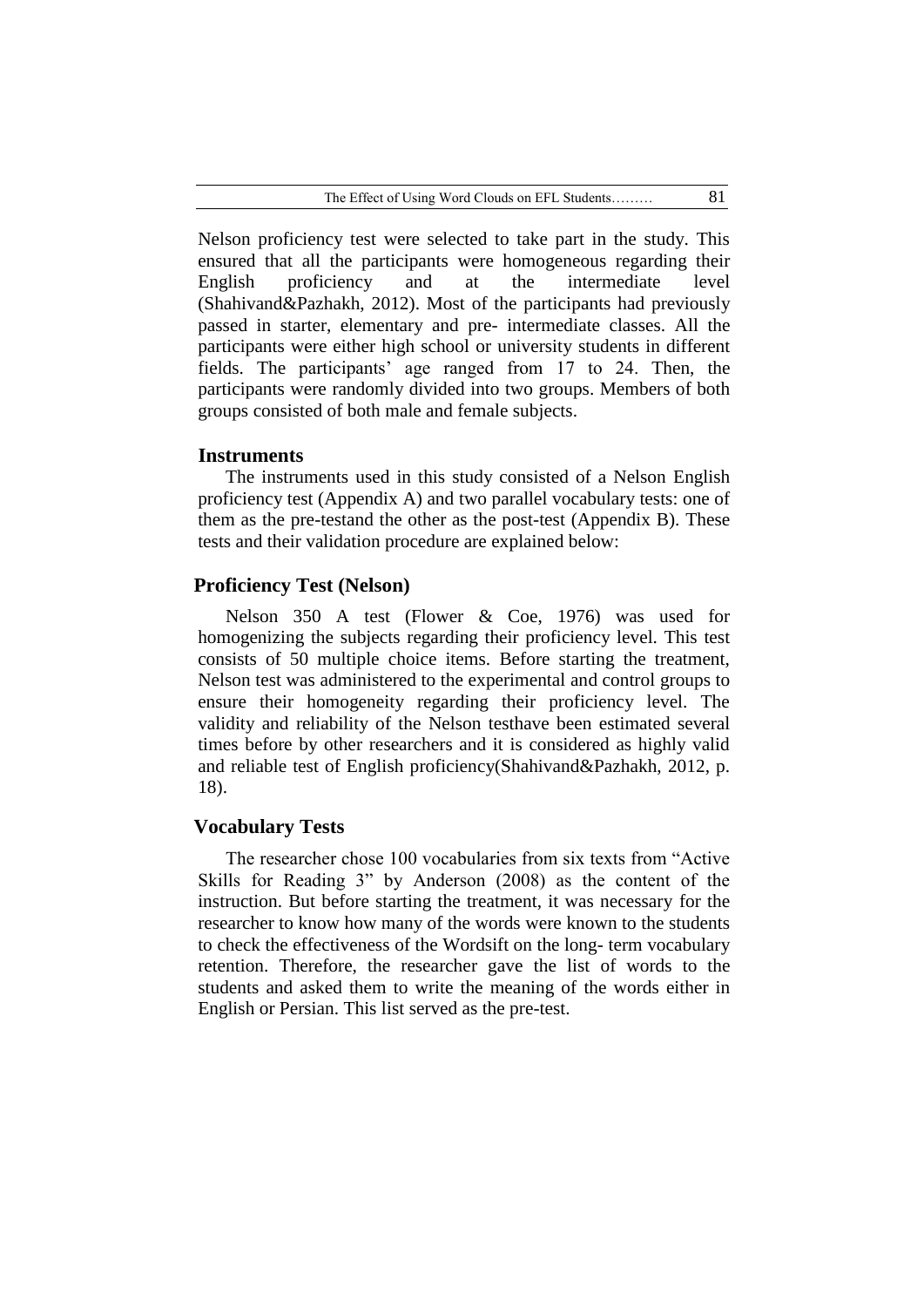The same vocabulary items were used as the post test in the same way. The only difference was in the order of the items.

# **Validation Procedure**

To estimate validity of the pre-test and post-test, which were developed by the researchers, concurrent validity which is a kind of criterion- related validity was used.To do so, these tests and the Nelson test were 30 EFL learners and then correlation between scores obtained on the vocabulary test and the vocabulary section of the Nelson proficiency test were computed. The result turned out to be 0.794 which indicated that the vocabulary tests were highly valid.

## **Material**

The materials used included 100 vocabularies. The vocabularies were not taught as separate words but instead they were contextualized in six different texts chosen from the book titled "Active Skills for Reading 3" by Anderson (2008). The logic for choosing this book was that all the instructors believed that it was suitable to the students" proficiency level. The experimental group did not have access to the text papers. In the experimental group the participants were instructed using interactive web browser "Wordsift" which provided the subjects with different options including word clouds, concept maps, definitions and pictures for presenting the words.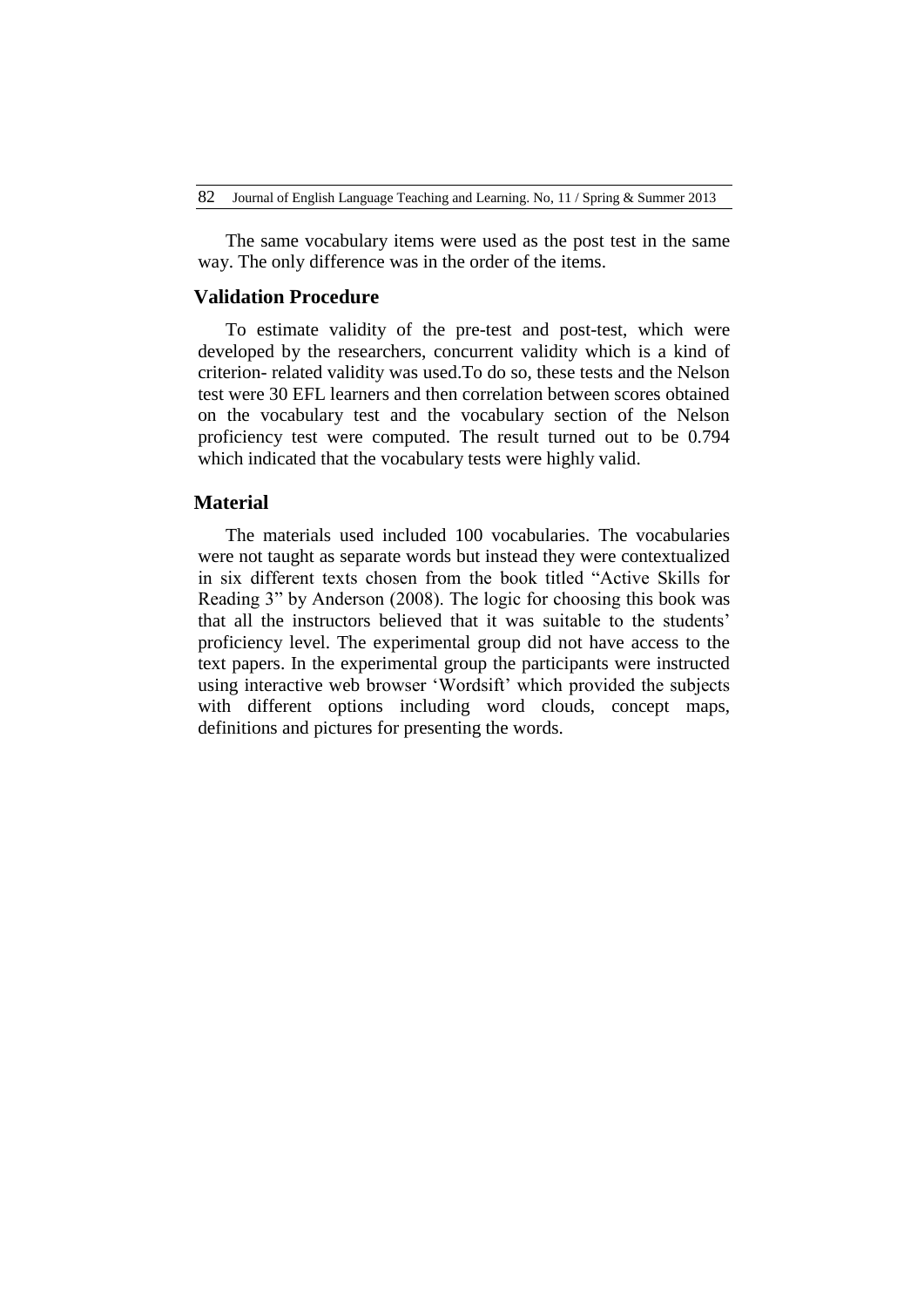

**Figure 1.***Word Cloud Orovided by Wordsift*

A word cloud is a visual representation for text data, typically used to depict key word metadata on websites, or to visualize free from the text.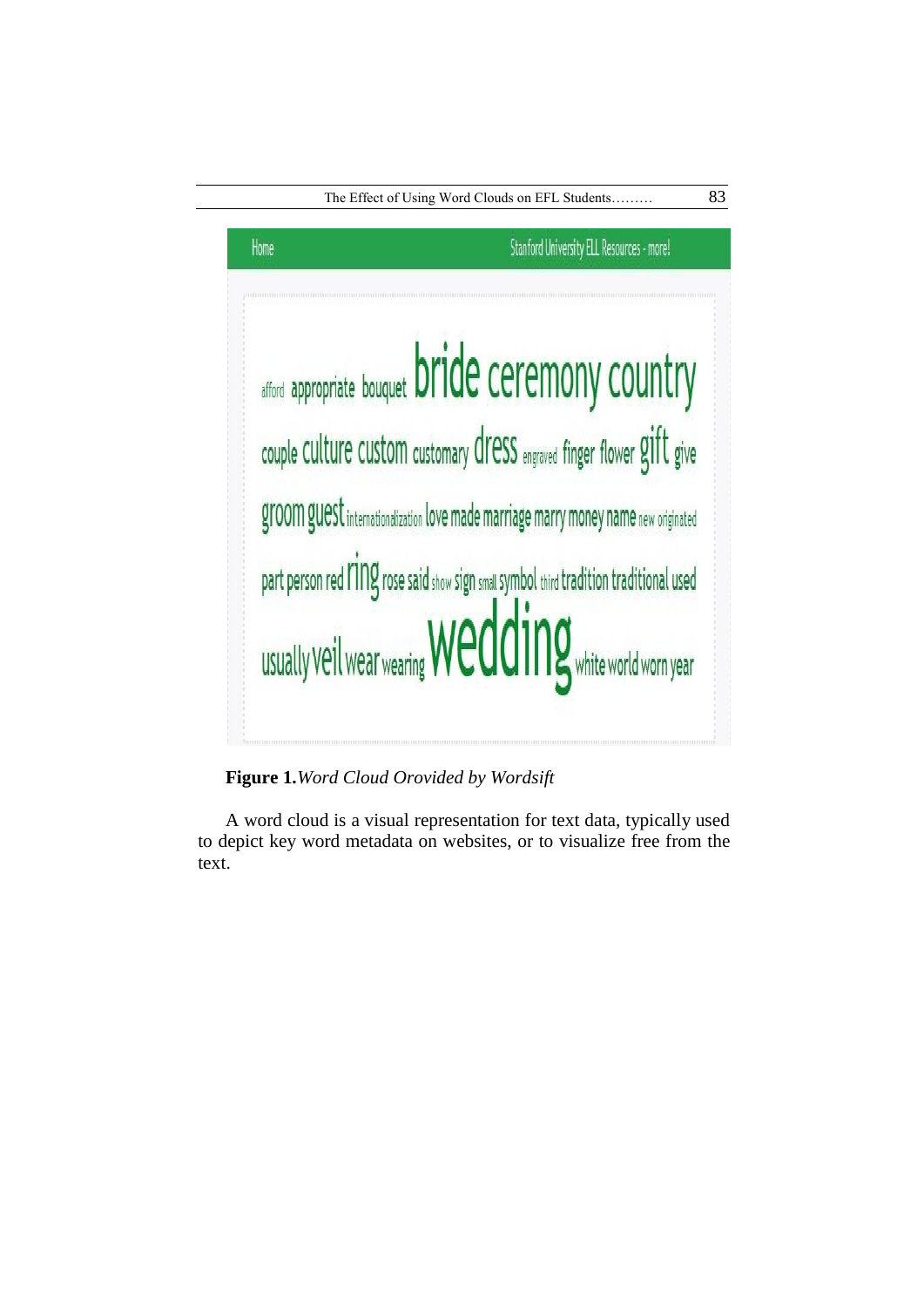



**Figure 2***. Concept Map Provided by Visual Thesaurus of the Wordsift*

Wordsift presents the visual thesaurus for each vocabulary in which the students can see the synonyms, antonyms, different parts of speech and the meaning of the words.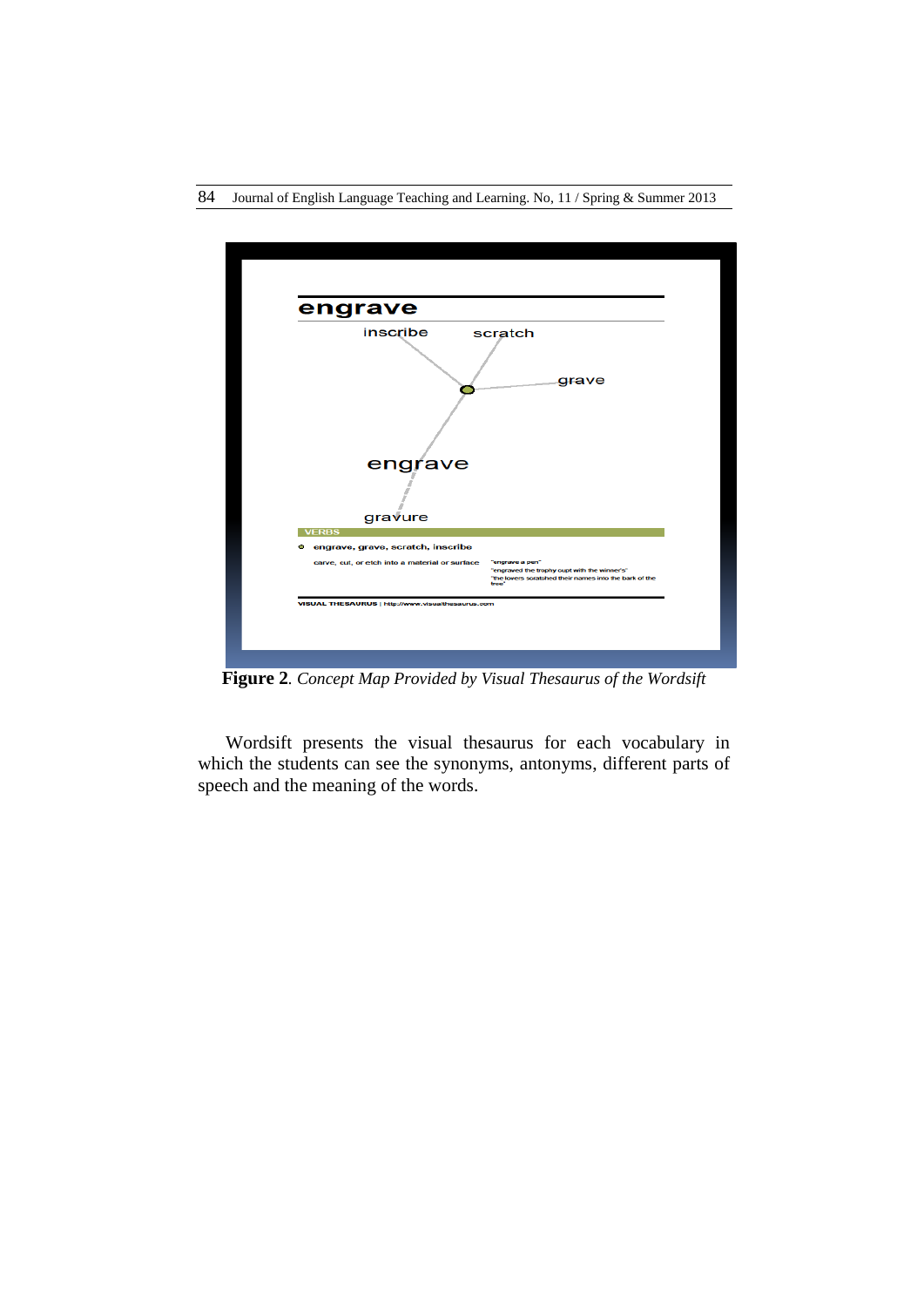

**Figure 3***. Definitions, Pictures, and Examples Provided by the* 

#### *Wordsift*

Wordsift also provides the students with the picture of the vocabularies and learners can also listen to the pronunciation of the words through this web browser.

# **Data Collection procedure**

The current study was done in different English language teaching institutes in Hamedan in 2012. At first, the Nelson English proficiency test was administered to the available subjects. Then, participants whose scores fell one SD above and below the mean were selected to take part in this study. Then, the participants were randomly divided into two groups. Members of both groups consisted of both male and female subjects. There were thirty subjects in every group.

 In order to investigate the effect of Wordsift on the long-term vocabulary retention of the participants, the vocabulary pre-test was administered to both groups to examine whether or not there was any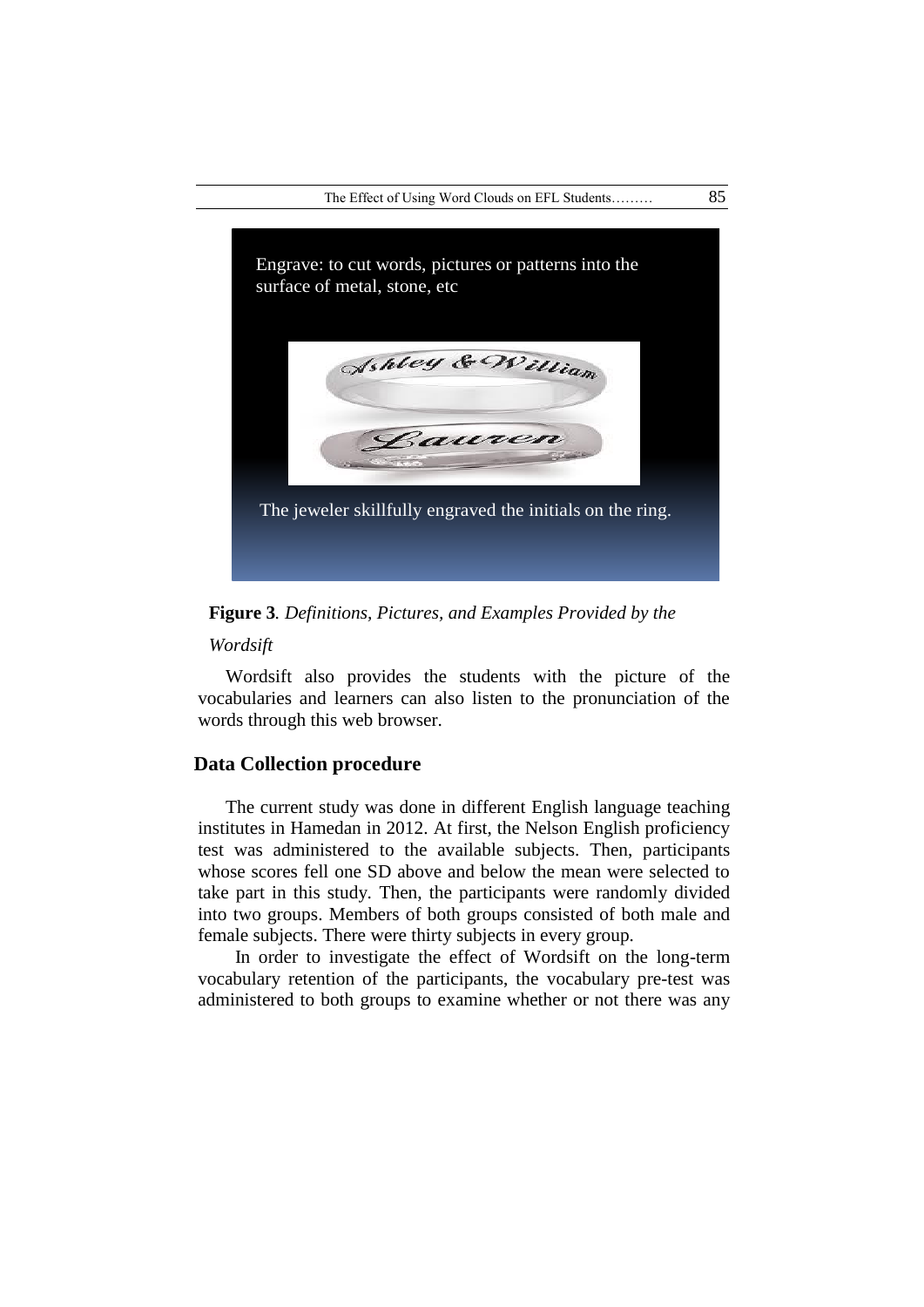statistically significant difference between their vocabulary knowledgeat the beginning of the study. The researcher also investigated the effect of using Wordsift on the different genders' long-term vocabulary retention. Then, a list of 100 vocabularies was taught to both groups during a period of 12 sessions which were held twice a week. The subjects received 15 minutes of instruction every session using any of the presentation methods. The experimental group received their instruction using interactive web browser "Wordsift" while the control group was instructed through the traditional way of teaching in which teachers used only text papers and dictionaries. Each target word received two sessions of instruction. In the first session the target words were introduced to the learners and their meanings were taught to them. In the second session the words were taught in the contextualized texts. After 12 sessions of instruction and two weeks of interval from the last intervention, a post-test, which was parallel to the pre-test and had 100 words, was administered to the students. The scores obtained on the post-test by the students were considered as the indication of their long-term vocabulary retention.

#### **Data Analysis**

The data obtained on the Nelson test were analyzed using the T-test formula for independent groups to ensure the homogeneity of the control and the experimental groups regarding their English proficiency level before the inception of the treatment. Furthermore, to ensure that subgroups (male and female groups)of the control and experimental groups were also homogenous, one-way ANOVA was run on the data obtained on the Nelson by the subjects of the four groups.

T-test and one-way ANOVA analyses were also used to see if there was any significant difference between experimental and control groups on the one hand and among subgroups on the other with regard to the subjects" performance on the vocabulary pre-test. In addition, the data collected from the post-test administration to the participants after two weeks of intervention was also analyzed by the T-test and one-way ANOVA formula to examine the effectiveness of the treatment and also to identify the changes that took place as an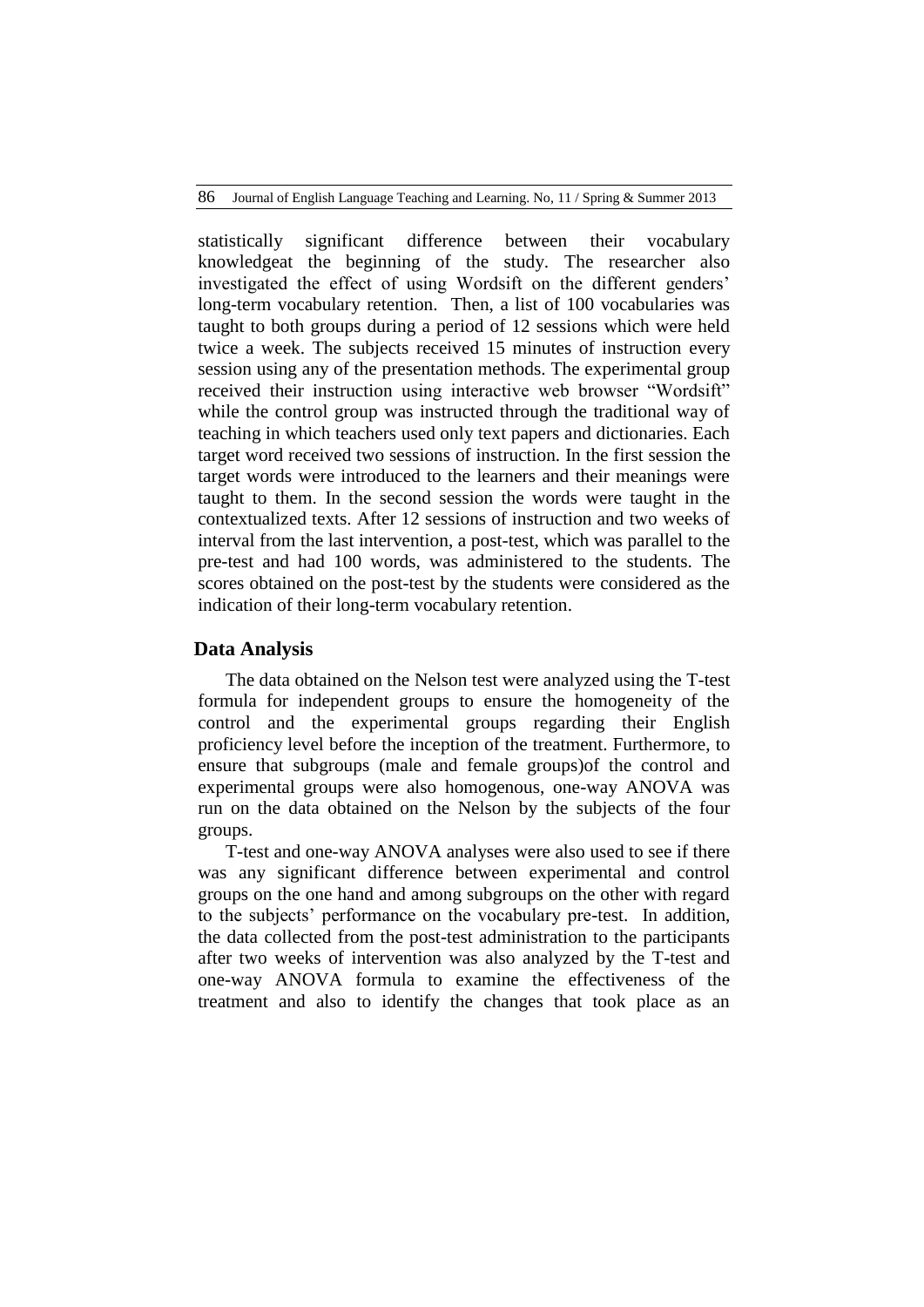outcome of instruction given to the groups as well as the differences in the long-term vocabulary retention among them.

## **Results**

Tables 1 and 2 show the results of the T-test for the Nelson proficiency testwhich was used to see whether there was any significant difference between participants' test scores in the experimental and control groups.

**Table 1.** *Sample Statistics for the Nelson Proficiency Test*

|       | <b>T-test for Nelson</b> |              | N  | Mean    | <b>Std. Deviation</b> | Std. Error Mean |
|-------|--------------------------|--------------|----|---------|-----------------------|-----------------|
| score |                          | Control      | 30 | 25.9000 | 1.66816               | .30456          |
|       |                          |              |    |         |                       |                 |
|       |                          | experimental | 30 | 25.3333 | .82574                | .33333          |

As the table 1shows the mean score for the experimental group in the Nelson proficiency test was 25.90 and for the control group was 25.33 andthe standard deviations were 1.66 and 1.82 respectively.

|                                |      | Levene's<br>Test for<br>Equality of<br>Variances |       | t-test for Equality of Means<br>95% Confidence |                   |            |            |                               |         |  |  |
|--------------------------------|------|--------------------------------------------------|-------|------------------------------------------------|-------------------|------------|------------|-------------------------------|---------|--|--|
|                                |      |                                                  |       |                                                |                   | Mean       | Std. Error | Interval of the<br>Difference |         |  |  |
|                                | F    | Sig.                                             |       | df                                             | $Sig. (2-tailed)$ | Difference | Difference | Lower                         | Upper   |  |  |
| Equal variances assumed        | .351 | .556                                             | 1.255 | 58                                             | .215              | .56667     | .45152     | $-.33715$                     | 1.47048 |  |  |
| Equal variances not<br>assumed |      |                                                  | 1.255 | 57.534                                         | .215              | .56667     | .45152     | $-.33730$                     | 1.47064 |  |  |

**Table 2.***Independent Samples T-test for Nelson Proficiency Test*

As the results of T-test for Nelson proficiency test in table 2 represents the *t* value for equal variances is 1.255, which with 58 degree of freedom has an exact two-tailed significance level of 0.215. The results indicate that the groups were homogenous on the proficiency level before starting the treatment.

One-Way ANOVA was run to ensure that subgroups,male and female subgroups, were homogenous with regard to their proficiency level before starting the treatment.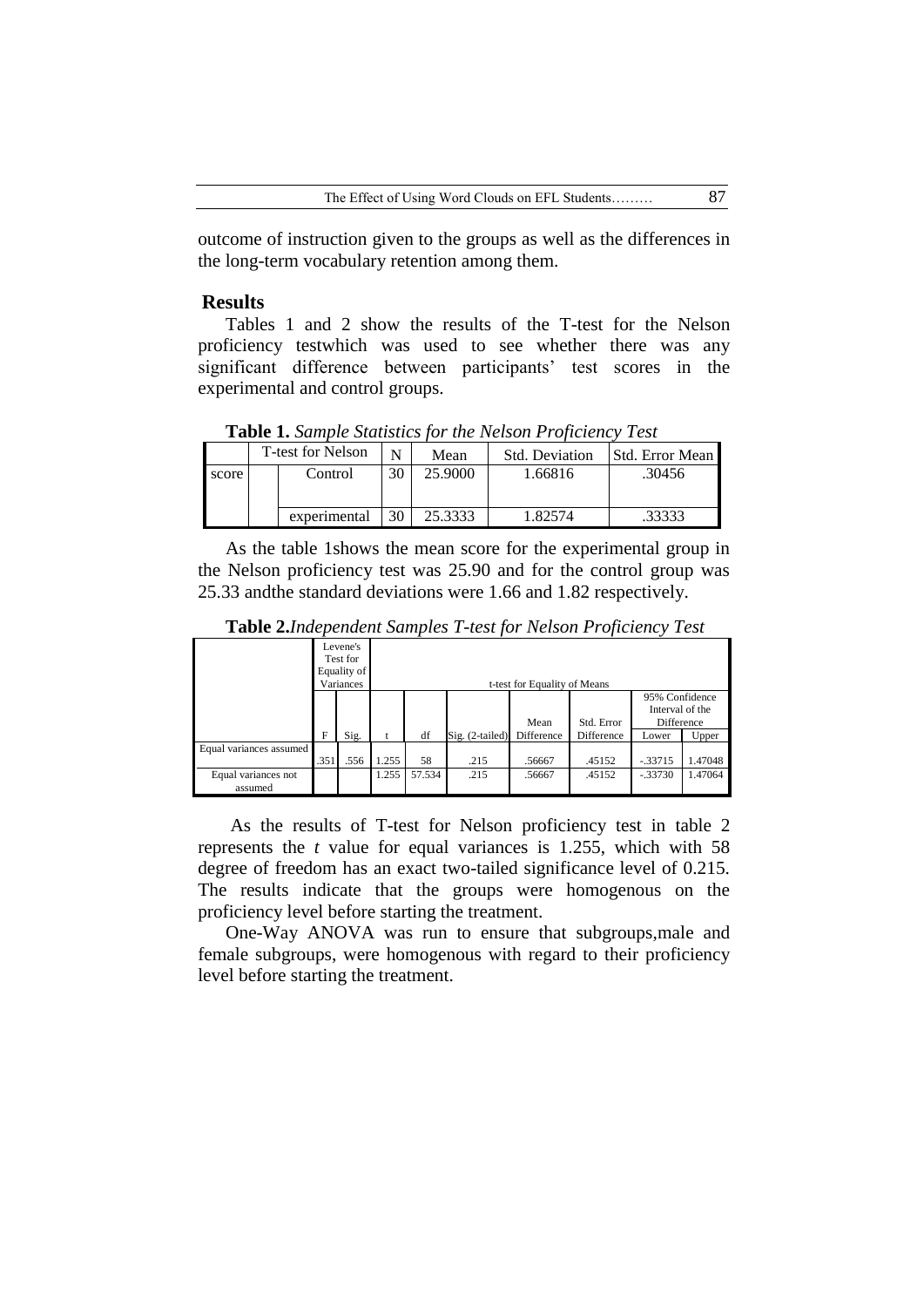|                | Sum of Squares | Df | Mean Square |       |      |
|----------------|----------------|----|-------------|-------|------|
|                |                |    |             |       | Sig. |
| Between Groups | 10.450         |    | 3.483       | 1.136 | 343  |
| Within Groups  | 171.733        | 56 | 3.067       |       |      |
| Total          | 182.183        | 59 |             |       |      |

**Table 3.***ANOVA for Nelson Proficiency Test*

As the table 3 indicates, F equals 1.136 with degree of freedom 3 and significance level of 0.343 and based on the critical value of F (Fcr= 2.41), that is greater than obtained F ( $F = 1.136$ ), we can conclude that there was no significant difference among these four subgroups.

Researchers checked vocabulary background knowledge to see how many of the words are known to the participants of both groups. Results indicate that mean score of the experimental group on the pretest was 14.30 and for the control group was 14.36 and the standard deviations were 5.95 and 5.90 respectively (Table 4).

**Table 4.***Sample Statistics for the Pre-test*

| T-test V1    |    |         |                |                 |
|--------------|----|---------|----------------|-----------------|
|              | N  | Mean    | Std. Deviation | Std. Error Mean |
| Experimental | 30 | 14.3000 | 5.95471        | 1.08718         |
| Control      | 30 | 14.3667 | 5.90431        | 1.07798         |

**Table 5.***Independent Samples T- test for the Pre-test*

|                                |      | Levene's Test for<br>Equality of<br>Variances |         | t-test for Equality of Means |                 |            |            |                                              |         |  |  |  |
|--------------------------------|------|-----------------------------------------------|---------|------------------------------|-----------------|------------|------------|----------------------------------------------|---------|--|--|--|
|                                |      |                                               |         |                              |                 | Mean       | Std. Error | 95% Confidence Interval<br>of the Difference |         |  |  |  |
|                                | F    | Sig.                                          | t       | df                           | Sig. (2-tailed) | Difference | Difference | Lower                                        | Upper   |  |  |  |
| Equal variances<br>assumed     | .032 | .859                                          | $-.044$ | 58                           | .965            | $-.06667$  | 1.53101    | $-3.13131$                                   | 2.99798 |  |  |  |
| Equal variances not<br>assumed |      |                                               | $-.044$ | 57.996                       | .965            | $-.06667$  | 1.53101    | $-3.13132$                                   | 2.99798 |  |  |  |

Calculation of observed P-value between the experimental and control group (sig=  $0.96$ ) and comparing it with the critical value of P= 0.05, shows that the observed difference is not meaningful and the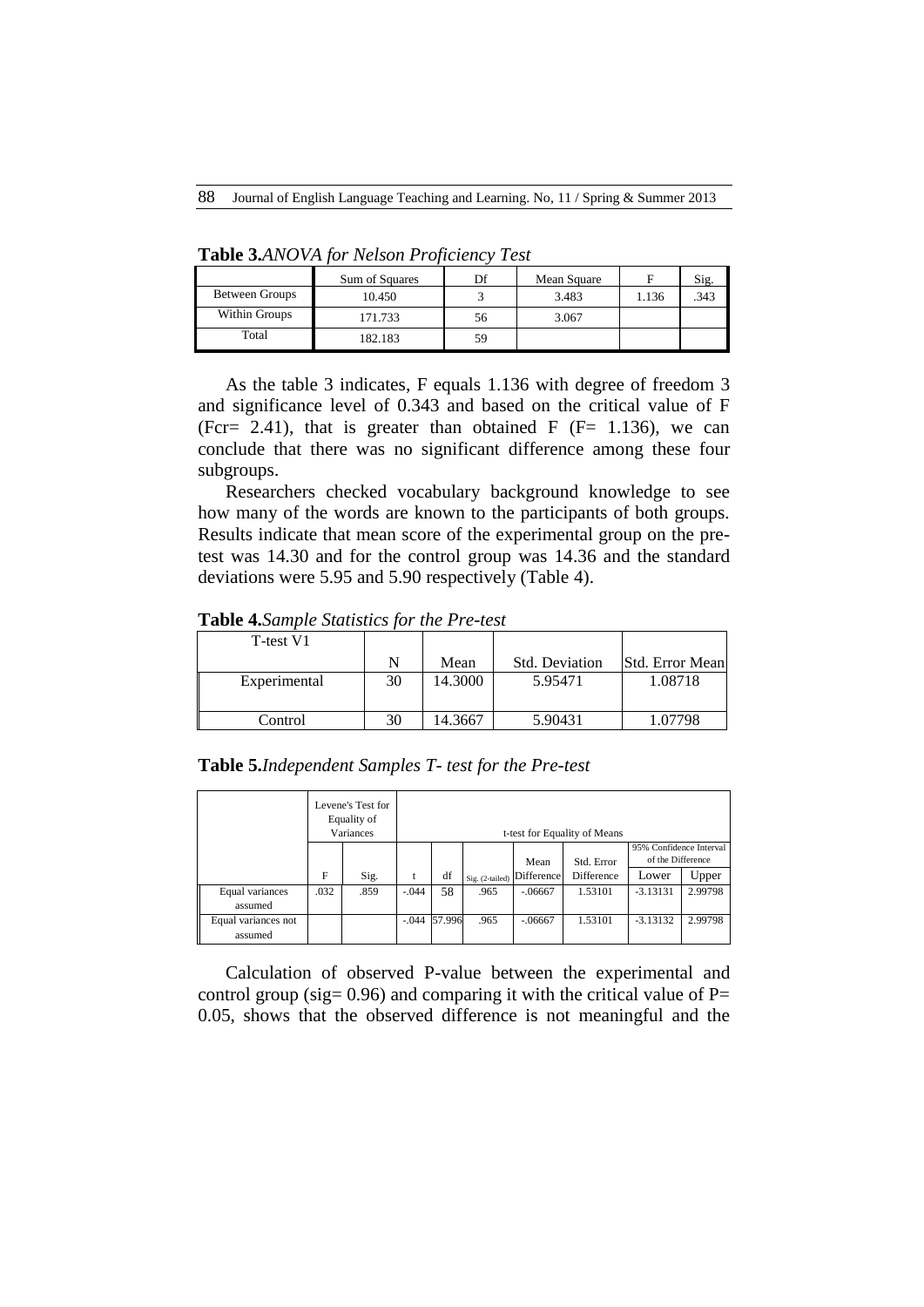participants of the two groups were homogeneous and at the same level of vocabulary knowledge before starting the treatment (Table 5).

**Table 6***.ANOVA for the Pre-test Among Subgroups of Groups A and B*

|                | <b>Sum of Squares</b> | Df | Mean Square |      | Sig. |
|----------------|-----------------------|----|-------------|------|------|
| Between Groups | 1.733                 |    | .578        | .016 | .997 |
| Within Groups  | 2037.600              | 56 | 36.386      |      |      |
| Total          | 2039.333              | 59 |             |      |      |

As table 6 shows  $F = .016$  with  $DF = 3$  and obtained P- value of more than 0.05, the researchers concluded that there was no significant difference among pre-test scores of control and experimental subgroups regarding their performance on the pre-test.

After the treatment the same statistical procedures were used and as table 7shows the mean score for the experimental group for the post-test was 29.00 with standard deviation of 9.57 and for the control group was 23 with SD=9.88.

| Groups       |    | Mean    | Std. Deviation | Std. Error Mean |
|--------------|----|---------|----------------|-----------------|
| Experimental | 30 | 29,0000 | 9.57367        | 1.74791         |
| Control      | 30 | 23,0000 | 9.88206        | 1.80421         |

**Table 7.** *Sample Statistics for the Post-test in Groups A and B*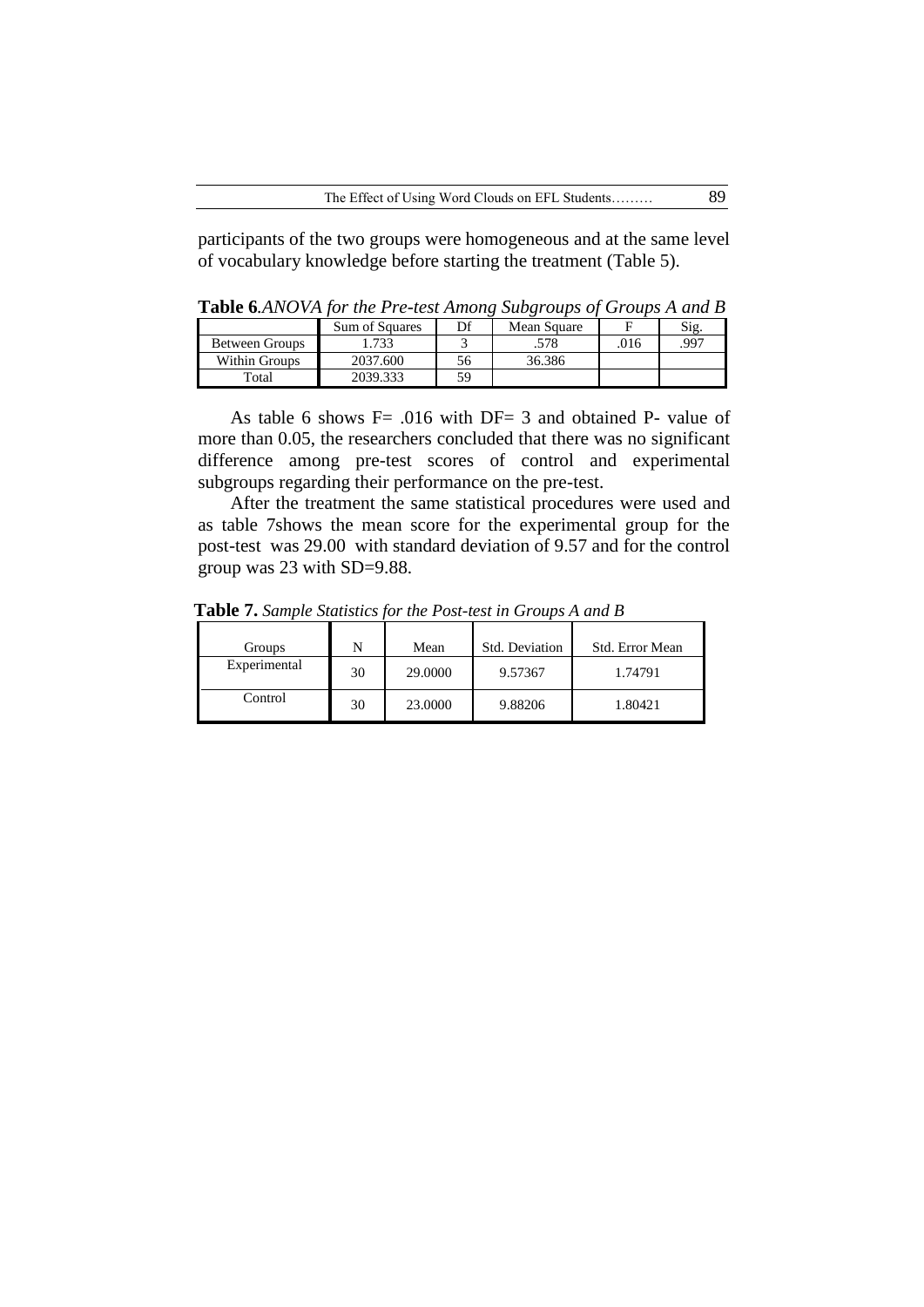|                                | Levene's Test<br>for Equality of<br>Variances |      |       | t-test for Equality of Means |                 |                    |                       |  |  |  |  |  |
|--------------------------------|-----------------------------------------------|------|-------|------------------------------|-----------------|--------------------|-----------------------|--|--|--|--|--|
|                                | F                                             | Sig. | t     | df                           | Sig. (2-tailed) | Mean<br>Difference | Std. Error Difference |  |  |  |  |  |
| Equal variances<br>assumed     | .040                                          | .842 | 2.388 | 58                           | .020            | 6.00000            | 2.51204               |  |  |  |  |  |
| Equal variances not<br>assumed |                                               |      | 2.388 | 57.942                       | .020            | 6.00000            | 2.51204               |  |  |  |  |  |

**Table8***. T-test on the Post-test Scores*

Levene's test for equality of variances shows that the variances are equal and there is no significant differences between them but, test of equality of means indicates  $t = 2.38$  by degree of freedom of 58 and significant level of (sig= 0.020) the reported P-value is lower than the critical P-value which means there is a significant difference between the performances of the participants in the experimental group comparing it to the control group. Therefore, based on the results obtained from T-test the first Null hypothesis was rejected. So with the 95% confidence the researcher can conclude that using Wordsift results in better long-term retention.

The results of one way ANOVA which was run on the data obtained on the posttest show that  $F = 2.154$  and obtained P- value is more than critical p-value. Therefore, the second null hypothesis was not rejected. In the other word, using Wordsift does not have significant effect on the long-term vocabulary retention of the different genders(Table 9).

|                       | Sum of Squares | Df | Mean Square |       | Sig. |
|-----------------------|----------------|----|-------------|-------|------|
| <b>Between Groups</b> | 623.867        |    | 207.956     | 2.154 | 104  |
| Within Groups         | 5406.133       | 56 | 96.538      |       |      |
| Total                 | 6030.000       | 59 |             |       |      |

**Table 9.***ANOVA for Post-test Among the Subgroups of Groups A and B*

#### **Discussion**

This study investigated two hypotheses: 1. Using Wordsift has significant effects on adult EFL learners' long-term vocabulary retention. The findings of this study approved this hypothesis. Comparing the scores obtained by the experimental and control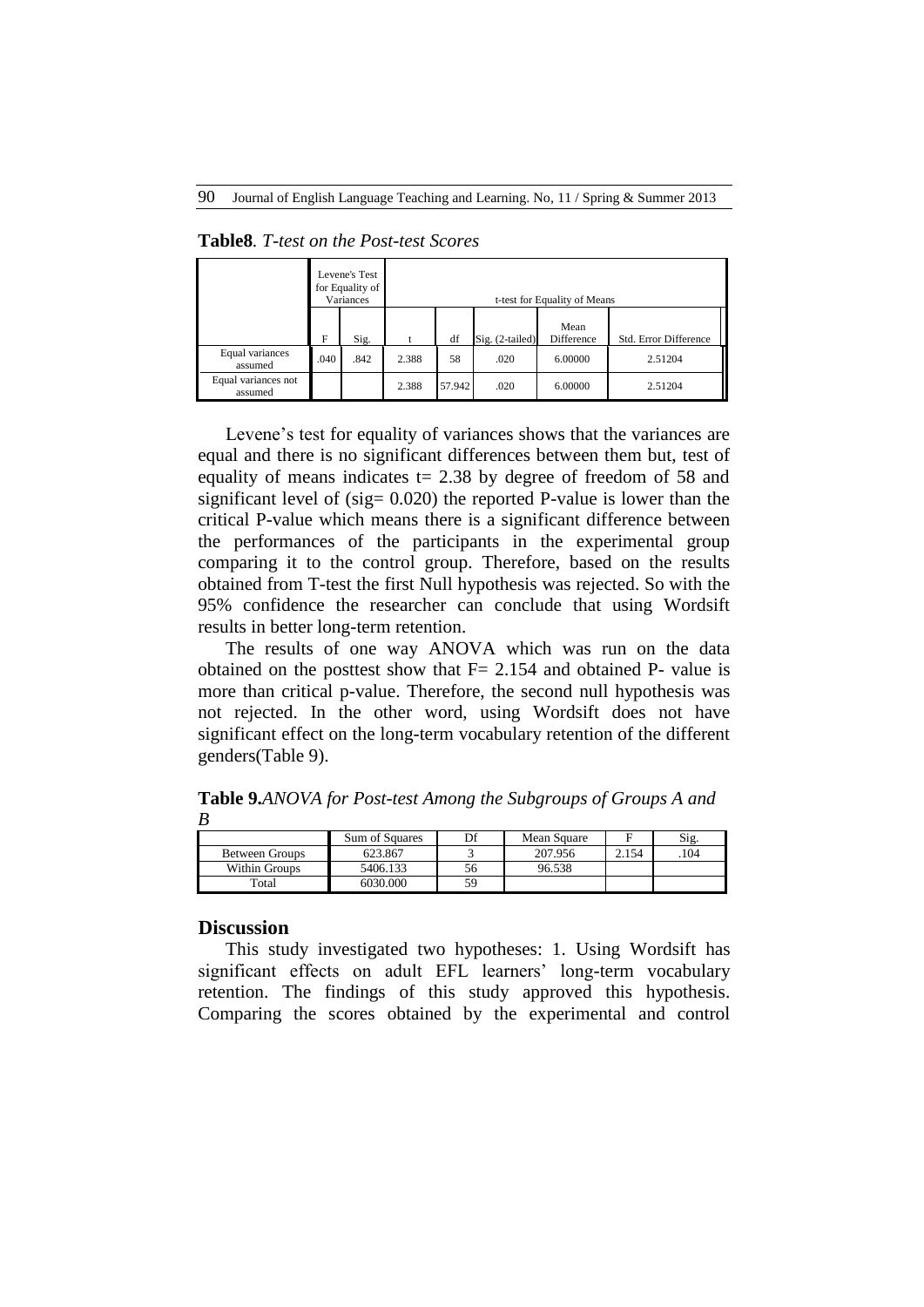groups; the researchers found that there was significant difference between the long-term vocabulary retention of the experimental and the control groups. Therefore, it can be claimed that the subjects who were instructed with "Wordsift" seemed to have retained the meaning of more words than those in the control group. The findings of this study are in line with the findings of a research conducted by Nam (2010) regarding vocabulary learning and teaching. He concluded that the use of visual representations such as pictures and drawings can promote vocabulary retention. Levine and Reves (1990) also showed that presentation of words with the help of computers, i.e. providing more various exposures to the word via combining definitional, analogous and contextual information, would facilitate learning and improve vocabulary retention.

 One possible reason for better long-term retention in the experimental group is that, EFL textual information was not as easily processed as that of picture and text information, and, as a result, the picture supplemented or strengthened the learning and retaining of the words.

Another possible reason is that, brain has separate processing systems. Verbal information is stored in the left hemisphere of the brain and visual-spatial information in the right (Chastain, 1988). Visual aids have long been assumed to be beneficial to second language learning. In reviewing the techniques used in learning L2 vocabulary, Oxford and Crookall (1990) acknowledged the effectiveness of visual imagery and maintained that, "most learners are capable of associating new information to concepts in memory by means of meaningful visual images, and that visual images make learning more efficient" (p. 17) and "the pictorial verbal combination involves many parts of the brain, thus providing greater cognitive power" (p. 17). In this study, pictures provided by Wordsift have been used to clarify the meaning of those unknown words learners encounter in reading which resulted in better retention of words.

According to dual coding theory, the way learners comprehend pictures differs greatly from that of comprehending textual information (Paivio, 1971). In other words, text is processed by the verbal cognitive subsystem, while a picture is processed by the non-verbal cognitive subsystem. It is apparent that Wordsift utilizes both systems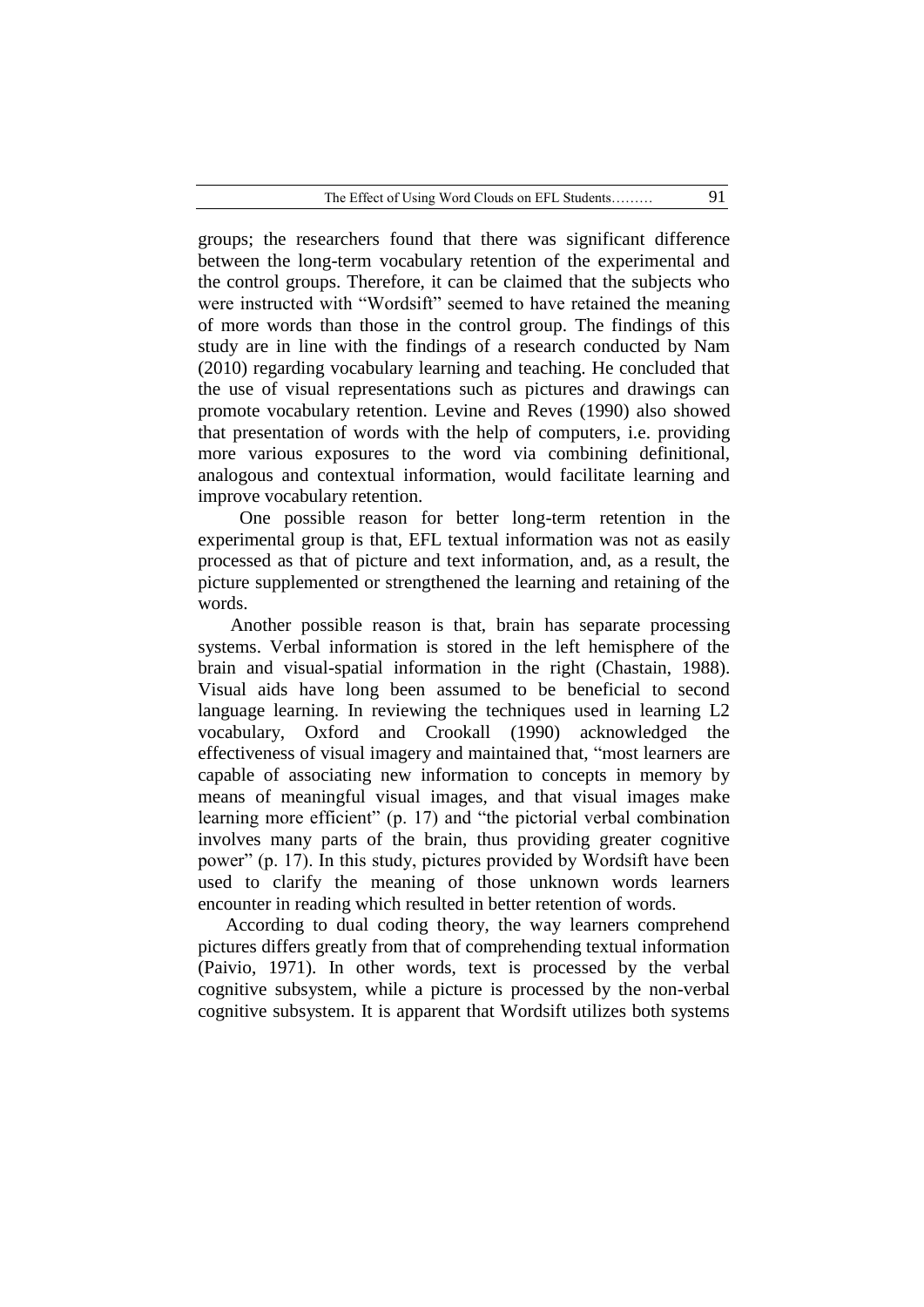efficiently since the Wordsift has a strong element of both visual information and verbal information. Information to be learnt enters the brain via two channels. In this study the control group in which vocabularies was presented in the form of written texts, learners probably used only their verbal cognitive subsystem but, learners in the experimental group in which vocabularies were presented by texts and pictures via Wordsift used both their verbal and non-verbal subsystems to process the information which result in better retention.

The results of this study are also consistent with the cognitive theory of multimedia learning proposed by Mayer (2003), which claims that meaningful learning engages learners in both verbal and visual cognitive processing systems. His model posited that human learning was "a function of the abstract and distinctive, concrete associations which the learner generates between his prior experience, as it is stored in long-term memory, and the stimuli" (p. 89). In other words, this model emphasizes the active integration of new ideas with the learner's existing schemata. In this study Wordsift, particularly by providing concept maps including synonymous and antonymous and different parts of speeches of a word facilitates integrating students' prior knowledge to new stimuli which leads to better learning and long term retention.

According to Mayer (2001) presenting information in two sensory modalities (visual and auditory) increases the available working memory resources. In fact Wordsift by presenting words both visually through text and pictures and auditory by giving the pronunciation of the words just by one click, activated both processing channels for learning in the experimental group. On the other hand, using computer-based instructional material consisting of diagrams and text, it was assumed that because a learner has a limited working memory capacity, any increase in cognitive resources required to process splitattention materials decreases resources available for learning.

 The second hypothesis stated: There is a significant difference among the performance of the male and female subjects of control and experimental groups on the long-term vocabulary retention. Considering the results of one-way ANOVA run on the scores obtained on the post-test, this hypothesis was not approved. The longterm vocabulary retention of the male and female subjects did not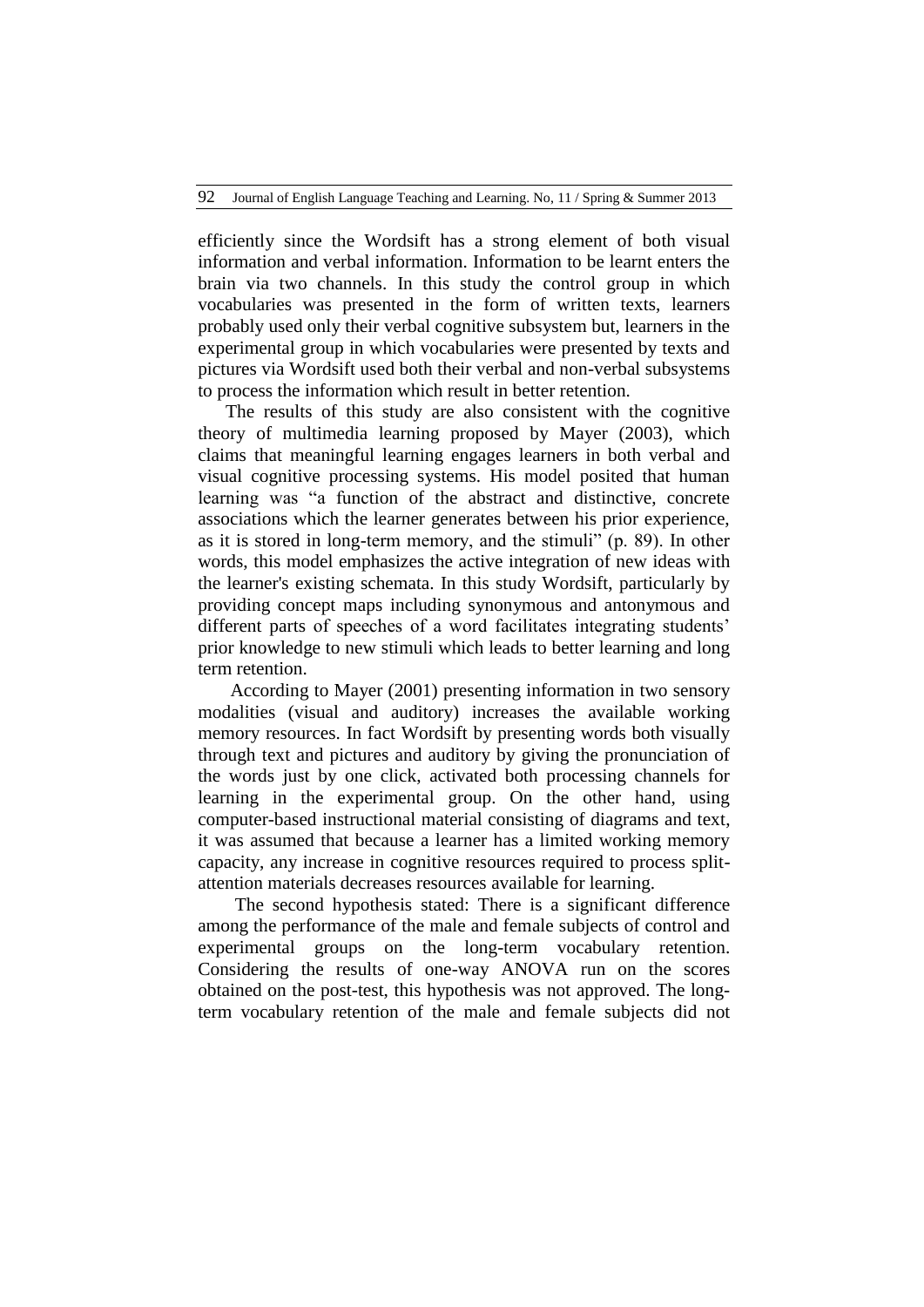differ significantly from each other. This finding was consistent with the findings of the study conducted by Grace (2000) in which the subjects were given bilingual multiple-choice tests. The statistical analyses did not show any significant difference between the scores of male and female subjects on the short-term or long-term retention test scores. But, in a study conducted by Hakuta (2011), gender significantly mediated the treatment effect in using Wordsift, resulting in a significant negative treatment effect for female participants and a slightly positive (though not significant) treatment effect for males.

## **Conclusion**

The problem of this study was how to improve long-term vocabulary retention and the question was whether using interactive web browser Wordsift affects long-term vocabulary retention or not.

Regarding the results of the study, it can be concluded that using Wordsift affects long-term vocabulary retention positively and it can help both teachers, in presenting the materials, and learners, to improve their long-term vocabulary retention. The limited evidence of this study has showed that using Wordsift makes vocabularies more retainable.

 It has also showed that there is no marked difference between genders on the long term vocabulary retention. Usefulness of Wordsift has to be left open since one research project is not sufficient to provide even tentative answers. One issue that is only loosely related to this research is the effectiveness of current teaching methodology.

# **Implications of the Study**

Most teachers do not pay enough attention to the vocabulary learning and complain on short class time they have to teach all components of the language. As the result vocabulary instruction is ignored in most English classes.

 The findings of this study revealed that when illustrating terms, pictorial representations may benefit from the inclusion of both negative and positive examples and the use of dynamic cues.

 This study found that Wordsift by all its facilities are more effective in supporting long- term retention and are rated higher than text-based presentation. Instructional designers should consider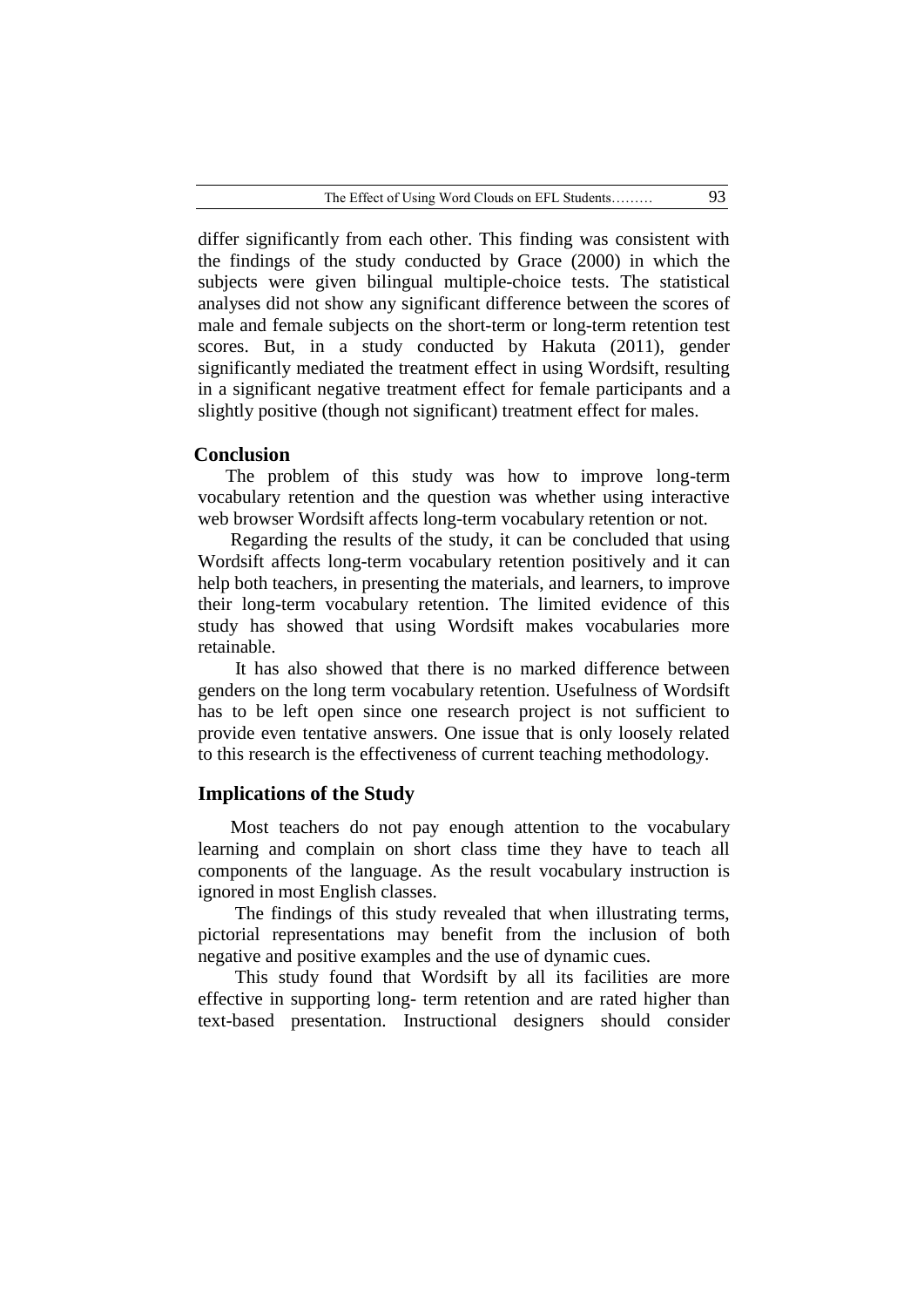embedding new technologies in most learning resources. This is especially true when designing educational resources in foreign languages where the learners must understand many concrete terms and the underling meanings to successfully learn new languages in carrying out their educational responsibilities.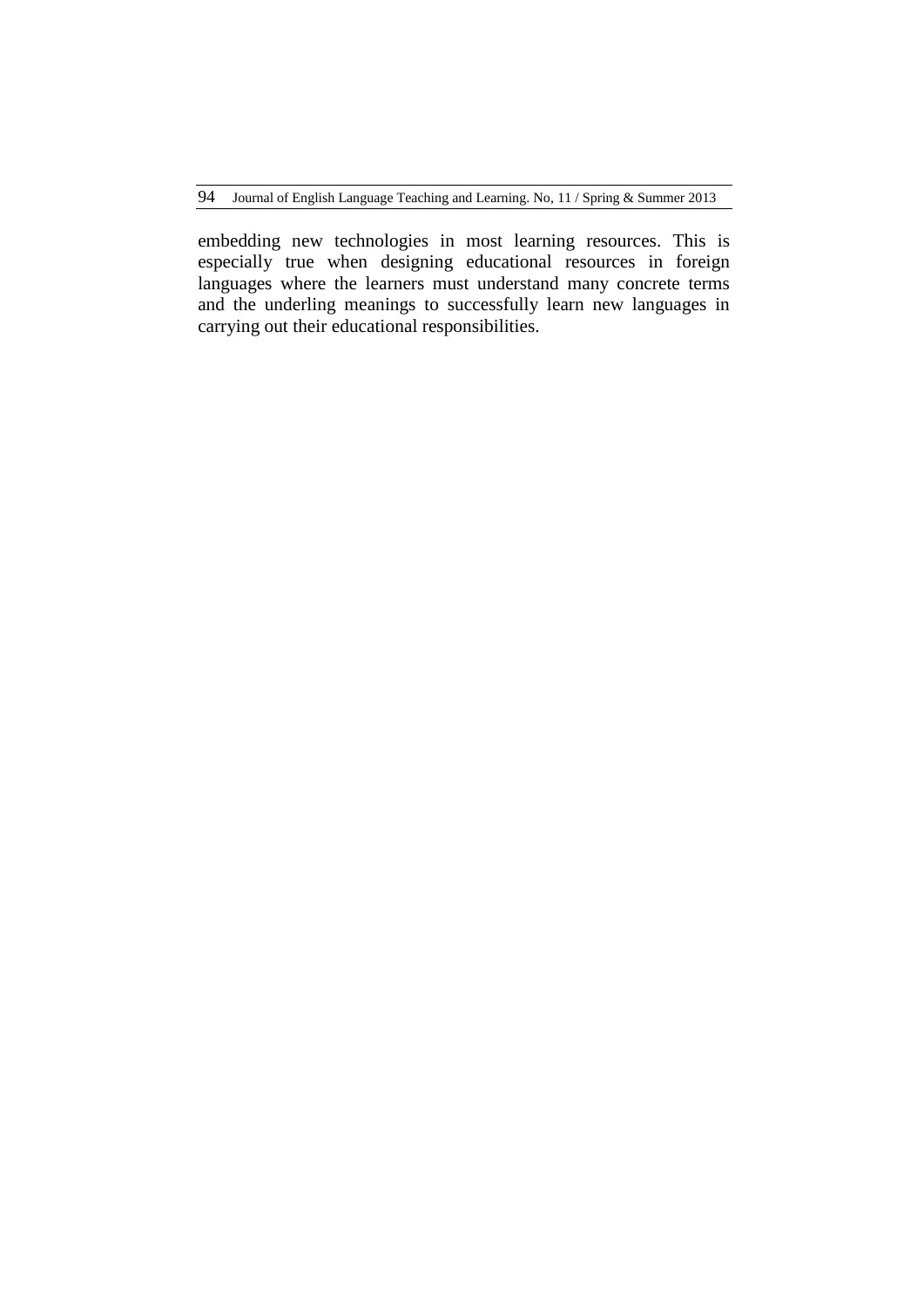#### **References**

- Anderson. J. N. (2008). *Active skills for reading: book 3.* Canada: Thomson Heinle.
- Beck, I. L., McKeown, M. G., &Kucan, L. (2002).*Bringing words to life: Robust vocabularyinstruction.*New York: Guilford Press.
- Chastain, K.)1988).*Developing second language skills: theory and practice* (3rd ed.). Orlando: Harcourt Brace Jovanovich.
- Coady, J. (1995). Research on ESL/EFL vocabulary acquisition: Putting it in context. In T. Huckin, M. Haynes, & J. Coady (Eds.), *Second language reading and vocabulary learning*, (pp. 3-23). Norwood, NJ: Ablex Publishing.
- Cohen, D. A., & Weaver, J. S. (2005). Styles and strategies-based instruction: A teachers' guide. University of Minnesota CARLA Working Paper Series A rewritten version of Paper #7 Center for Advanced Research on Language**.** *Computing Research, 29*(3),297- 313.
- De Caricco, J. (2001). Vocabulary learning and teaching.In M. Celce-Murcia, (Ed.), *Teaching English as a second or foreign language,*  (pp.285-299). Boston, MA: Heinle&Heinle.
- Dubois, M., & Vial, I. (2000). Multimedia design: The effects of relating multimodal information.*Journal of Computer Assisted Learning, 16*(2), 157-165.
- Fowler,W. S., & Coe, N. (1976). *English language tests.*London:Butler& Tanner LTD.
- Farkas, D. (2009). Wordsift: A tool for developing academic vocabulary in science. California: *Science Teachers Association California Classroom Science, 21*(2).
- Grace, C. A. (2000). Gender differences: vocabulary retention and access to translations for beginning language learners in CALL. *The Modern Language Journal*, *84*(2), 214–224.
- Hakuta, k.(2011). *Wordsift:* Supporting instruction and learning through technology in San Francisco. The Senior Urban Education Research Fellowship SeriesVolume IV, The Council of the Great City Schools: Washington, D.C.
- Hakuta, K., Wientjes, G., Roman, D., & Thompson, K. (2011). Web technology enriches academic vocabulary development for ELLs.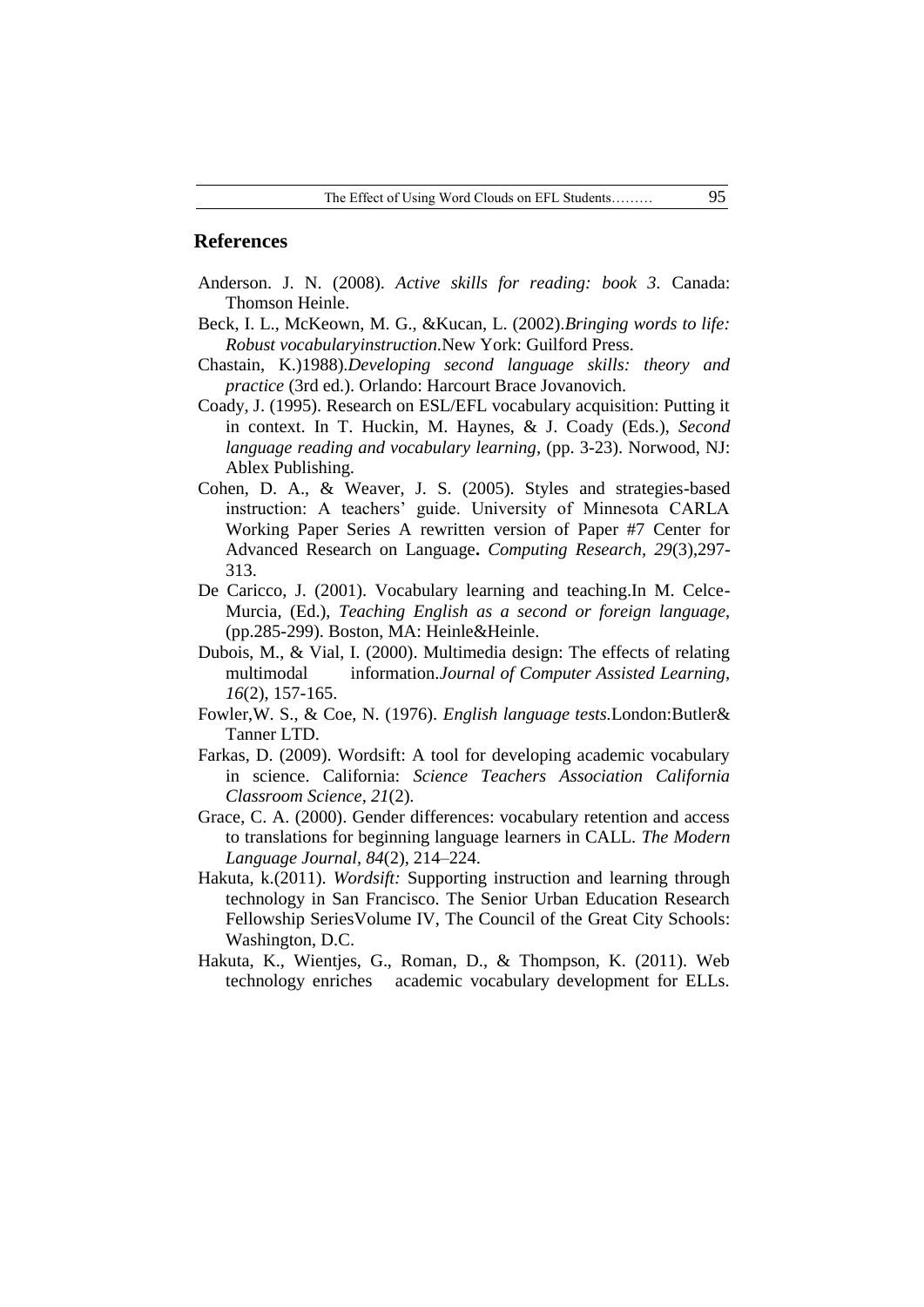HeiniMarjaJärvinen (Ed.), *Handbook of language in content instruction*. Finland: University of Turku.

- Halvey, M. & Keane, M. T. (2007). An Assessment of Tag Presentation Techniques poster presentation at WWW 2007, 2007
- Hatch, E., & Brown, C. (1995).*Vocabulary, semantics, and language education.*Cambridge:Cambridge University Press.
- Hulstijn, J. H. (1992). Retention of inferred and given word meanings: Experiments in incidental vocabulary learning. In P.J. Arnaud & H. Bejoint (Eds.), *Vocabulary an applied linguistics* (pp. 113-125). London: Macmillan.
- Kasahara, K. (2010). Are two words better than one for intentional vocabulary learning? *Annual Review of English Language Education in Japan21*(1), 91-100.
- Konopak, B. C., Sheard, C., Longman, D., Lyman, B., Slaton, E., Atkinson, R., & Thames, D.(1987). Incidental versus intentional word learning from context.*Reading Psychology*, *8*(1), 7-21.
- Krueger, E. L., &Salthouse, A .T. (2010). Differences in acquisition, not retention, largely contribute to sex differences in multitrial word recall performance**.** *Personality and Individual Differences*, *49*(1), 768– 772.
- Larsen-Freeman, D. (2000). *Techniques and principles in language teaching*. Oxford: Oxford University Press.
- Laufer, B. (1986). Possible changes in attitude towards vocabulary acquisition research. *IRAL, 24* (1), 69-75.
- Leeke, P., &Shaw, P. (2000). Learners' independent records of vocabulary.*System, 28(2),* 271-289.
- Levine, A., &Reves,T. ( 1990). Does the method of vocabulary presentation make a difference? *Tesl Canada Journal! Revue TESL Du Canada, 8*(1),37-51.
- Mayer, R. E. (2001). *Multimedia learning.*New York: Cambridge University Press.
- Mayer, R. E. (2003). Elements of a science of E-learning.*Journal of EducationalComputing Research, 29*(3),297-313.
- Min,.H.T., &Min,.W.S.(2008). The impact of supplemental reading on vocabularyacquisition and retention with EFL learners in Taiwan.*Journal of National Taiwan Normal University: Humanities & Social Sciences, 53*(1), 83-115.
- Nagy, W., & Herman, P. (1987). Breadth and depth of vocabulary knowledge: Implications for acquisition and instruction. In M.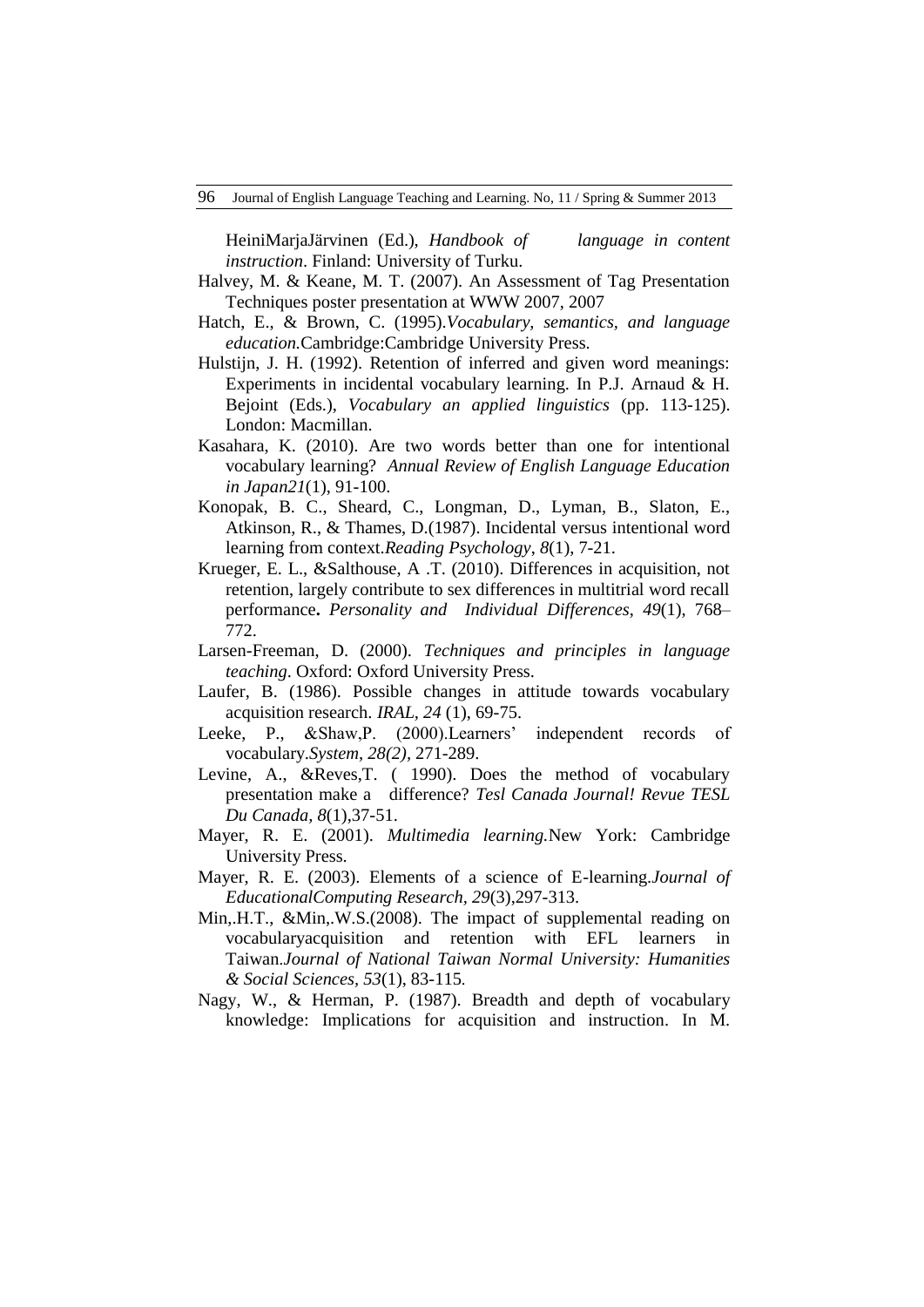McKeown& M. E. Curtis (Eds.), The nature of vocabulary acquisition, (pp. 19-35). Hillsdale, NJ: Lawrence Erlbaum.

- Nam, J. (2010). Linking research and practice: Effective strategies for teaching vocabulary in the ESL classroom.*TESL Canada Journal/Revue TESL Du Canada*, *28* (1), 127-135.
- Nation, P. (2001). *Learning vocabulary in another language*.Cambridge University Press.
- Oxford, R., &Crookall, D. (1990). Vocabulary learning: A critical analysis of techniques. *TESL Canadian Journal, 7*(2), 9-30.
- Oxford, R.L., &Scarcella, R.C. (1994). Second language vocabulary learning among adults: State of the art in vocabulary instruction. *System, 22*(2), 231-243.
- Paivio, A. (1971). *Imagery and verbal processes*. New York, NY: Holt, Rinehart &Wilston.
- Plass, J.L., Chun, D.M., Mayer, R.E., &Leutner, D. (1998).Supporting visual and verbal learning preferences in a second language multimedia learning environment.*Journal of Educational Psychology, 90*(1), 25-36.
- Richards J. C. & Rodgers, T. S. (2003). *Approaches and methods in language teaching*.(2nd ed.). Cambridge: Cambridge University Press.
- Richards, J.C., & Schmidt, R. (2003*). Dictionary of language teaching andappliedlinguistics*.(3rded). New York: Longman.
- Shahivand, Z., &Pazhakh, A. (2012). The effects of test facets on the construct validity of thetests in iranian EFL students. *Higher Education of Social Science*, *2*(1), 16-20.
- Sokmen, J. A. (1997). Current trends in teaching second language vocabulary. In N. Schmitt and M. McCarthy (Eds.), *Vocabulary description, acquisition and pedagogy* , (pp. 237-257). Cambridge: Cambridge University Press.
- Wilkins, D. A. (1972).*Linguistics in language teaching. London*: Edward Arnold, 111.
- Mehrpour, S., &Rahimi, M. (2010). The impact of general and specific vocabulary knowledge on reading and listening comprehension: A case of Iranian EFL learners. *Elsevier*, *38*(1), 292-300.
- Zimmerman, C. B. (1997). Historical trends in second language vocabulary instruction, In J. Coady& T. Huckin (Eds.), *Second language vocabulary acquisition,* Cambridge: Cambridge University Press.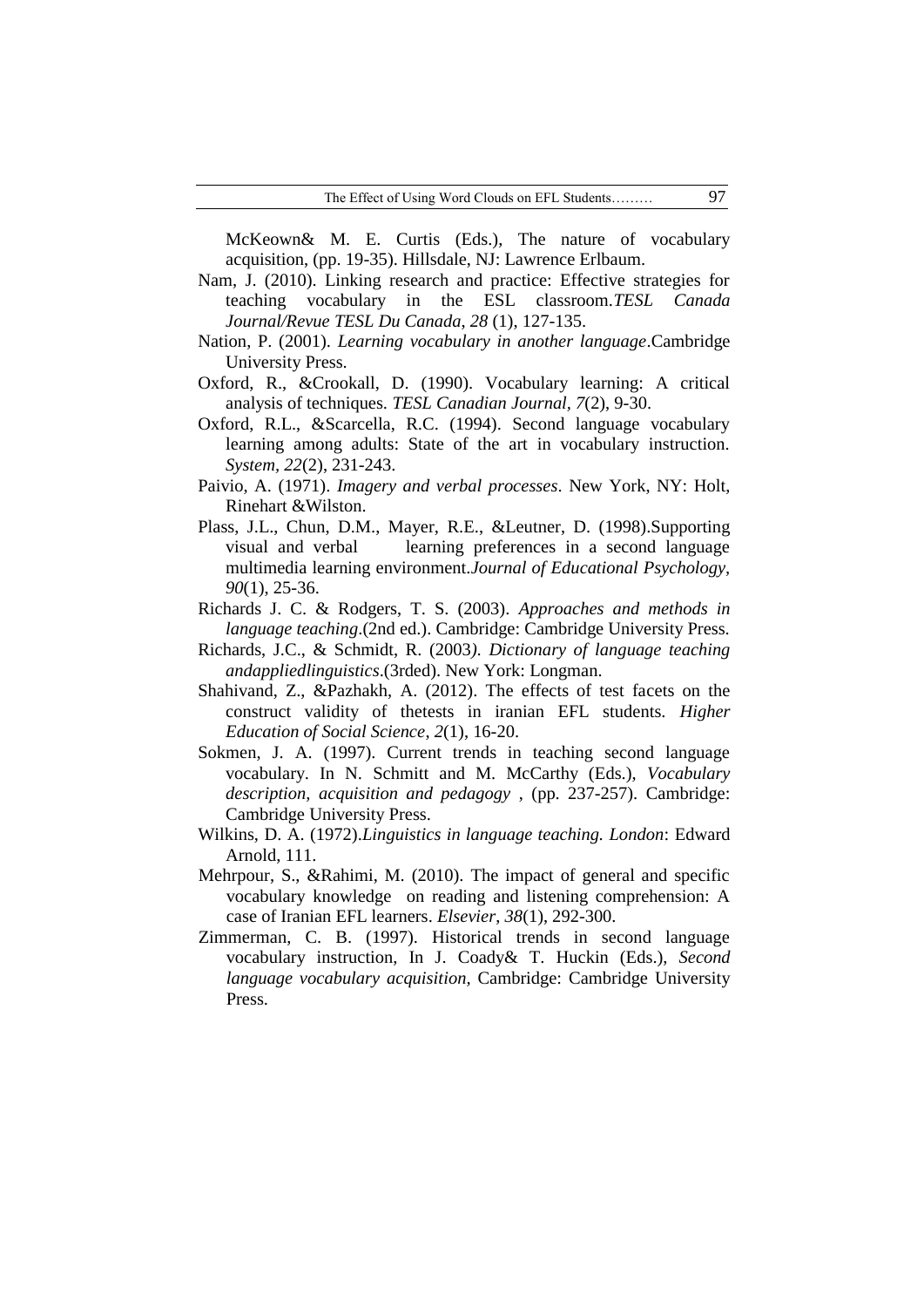#### **Appendixes**

# **Appendix A: Nelson proficiency test (350A)**

## **Choose the correct answer. Only one answer is correct.**

I had been sitting … I ... in my usual compartment ... 2 ... at least ten minutes , waiting ...3 … The trains from little bury never seemed to start … 4 ... and I often thought that I could have ... 5 … in bed a little longer or had ...6 ... cup of tea before ... 7 ... suddenly I heard someone shouting …8 … the platform outside . A young girl was running towards the train. The man …9 …put out his hand to stop her but she ran past him and opened the door of my compartment. Then the whistle blew and the train started.

I nearly missed it, …10 … ?" the girl said " How long does it take to … 11 … London? "

It depends on the ... 12 ..." I said. "Some days it's .. 13 ..others."

"I'll have to  $.14$   $.15$   $.15$   $.1$  late again tomorrow ," she said ." Its my first day.. 16.. with a new firm today and they told me that the man .. 17 ..is very strict . I ..18 ..him yet so I don"t know .. 19 ..but he sounds a bit frightening ."

She talked about her new job ..20 ..the way to London and before long, I realized that she was going to work for my firm. My ..21 ..secretary had just left so I must be her new boss. .. 22 ..only fair to tell her .

" oh, dear, "she said". .. 23 ..mistake ! I wish I ..24 .. "

" never mind", I said."At least you'll know when your train's late that  $25$  "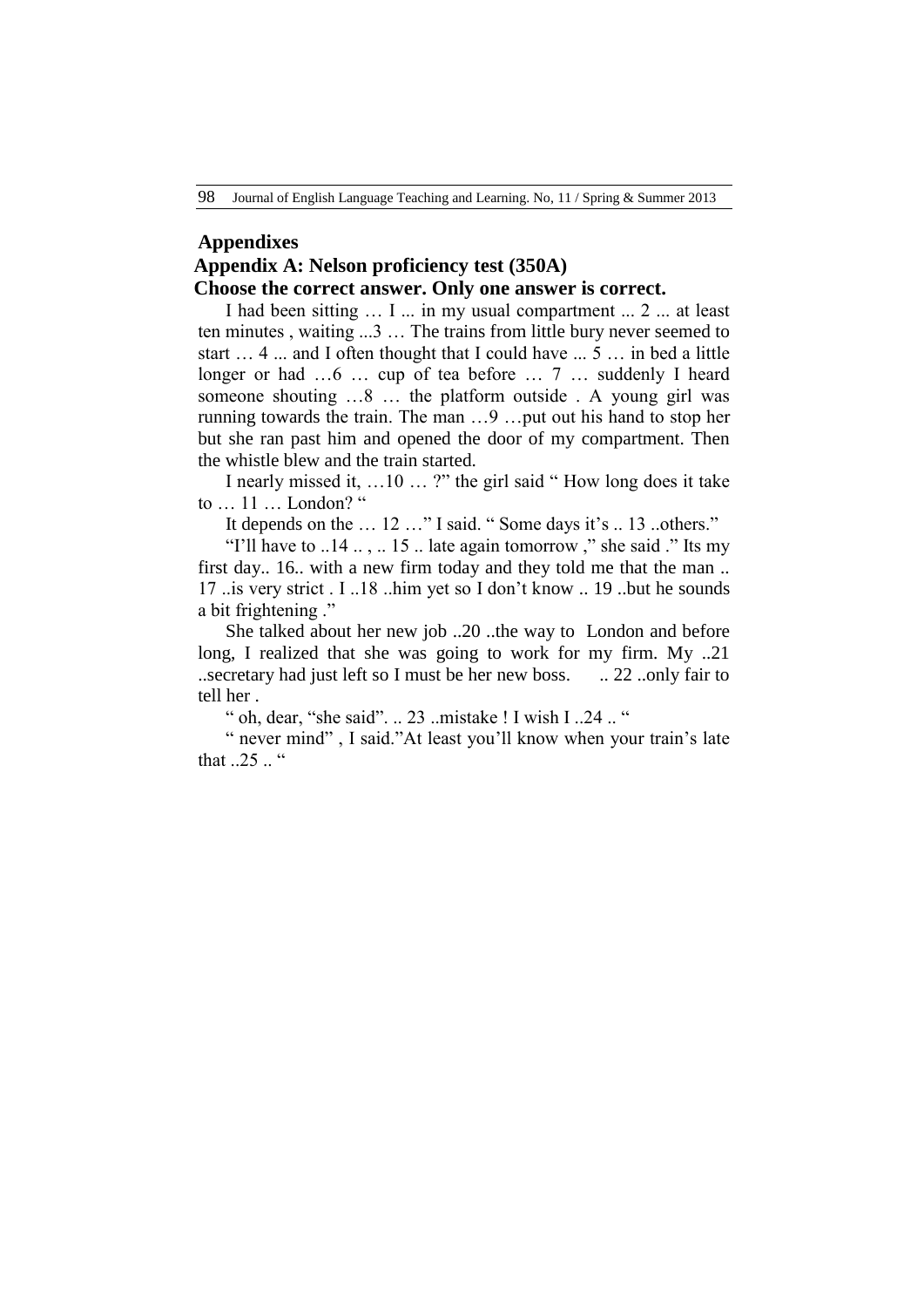|                                         | The Effect of Using Word Clouds on EFL Students                                                         |     |                               |                                                                                       | 99 |
|-----------------------------------------|---------------------------------------------------------------------------------------------------------|-----|-------------------------------|---------------------------------------------------------------------------------------|----|
| Β.<br>D.                                | 1. A. for myself<br>only myself<br>C. by myself<br>in my own                                            |     | 8. A. at<br>B.<br>$C_{\cdot}$ | by<br>in<br>$D.$ on                                                                   |    |
| 2. A.<br><b>B.</b><br>$C_{\cdot}$<br>D. | for<br>during<br>since<br>mean while                                                                    |     | B.<br>C.                      | 9. A. at place<br>on duty<br>for control<br>D. in post                                |    |
| $\bf{B}$                                | 3. A. the train to start<br>for the train to start<br>C. the train's start<br>D. for the train to start | 10. |                               | A. haven't I<br>$B.$ don't I<br>$C.$ wasn't I<br>D. didn't I                          |    |
| <b>B.</b>                               | 4. A. on their hour<br>on time<br>C. at their hour<br>D. at time                                        | 11. |                               | A. get to<br>B. arrive to<br>C. reach to<br>D. make to                                |    |
| 5. A. lain<br>Β.<br>C.                  | laid<br>lied<br>D. lay                                                                                  | 12. |                               | A. driver to the engine<br>B. driver engine<br>C. engine's driver<br>D. engine driver |    |

- 6. A. other
	- B. some other
	- C. another
	- D. one other
- 7. A. I had left the home
	- B. leave from home
	- C. leaving home
	- D. to leave home
- 13. A. far slower that B. much slower that C. a lot more slower that D. a great deal more slower that
- 14. A. mend me the watch B. mend me my watch C. have my watch mended D. have mended my watch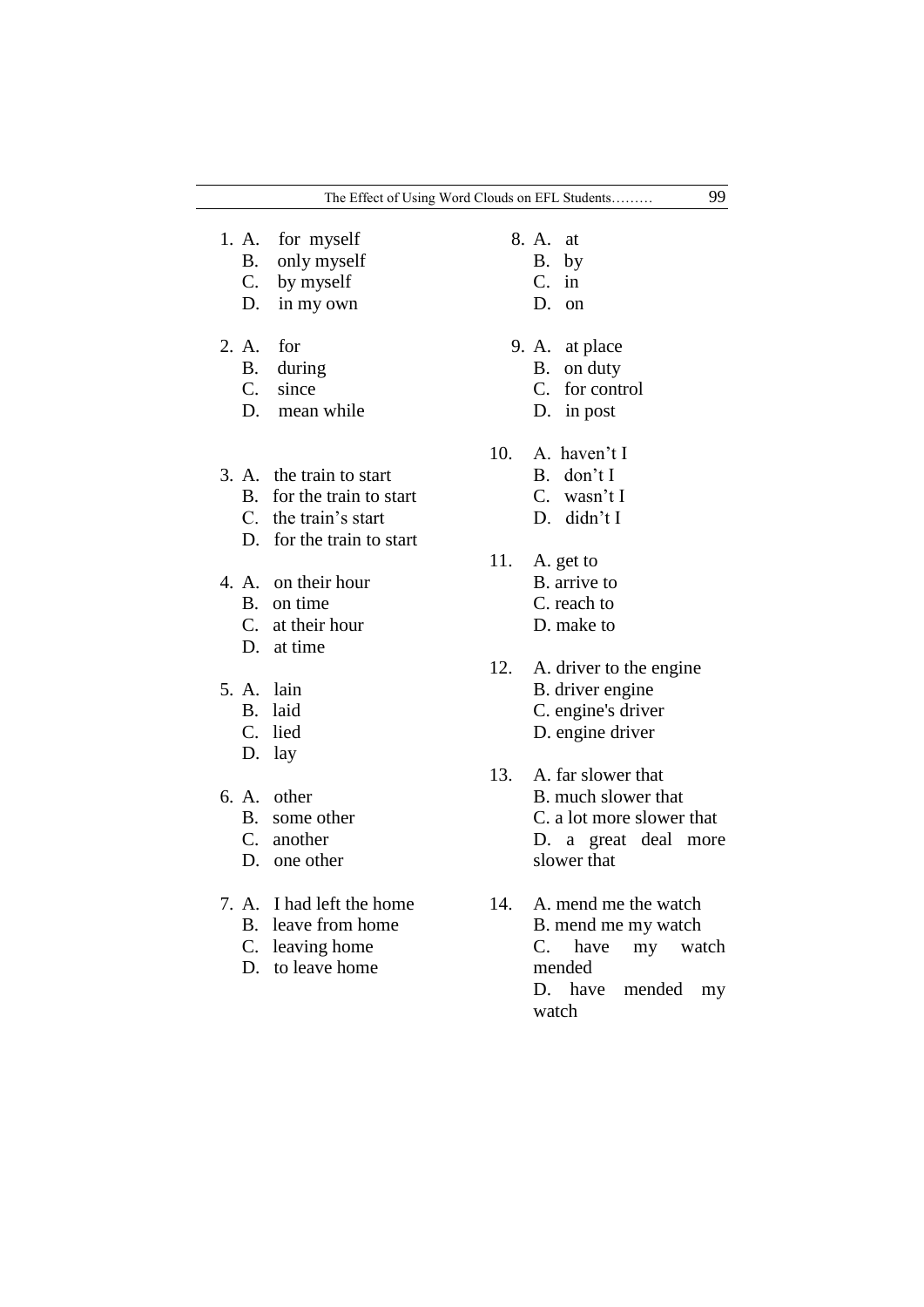- 15. A. in order not be B. so as not to be C. for not being
	- D. so that it's not
- 16. A. at jab B. in jab C. in work D. at work
- 17. A. I'm going to work for B. what I'm going to work for C. for which I'm going to work D. which I'm going to work for
- 18. A. didn't meet B. haven't met C. didn't know D. haven't know
- 19. A. what he is like B. what is he like C. how he is D. how is he
- 20. A. through B. by
	- C. on
	- D. in
- 21. A. proper
	- B. own
		- C. same D. self
		-
- 22. A. there was B. that was C. It was D. was
- 23. A. what a terrible B. what terrible C. how terrible
	- D. So terrible a
- 24. A. A had known B. have known C. known D. would have known
- 25. A. A so the mine be B. the mine will be, too C. so will mine
	- D. mine will be, too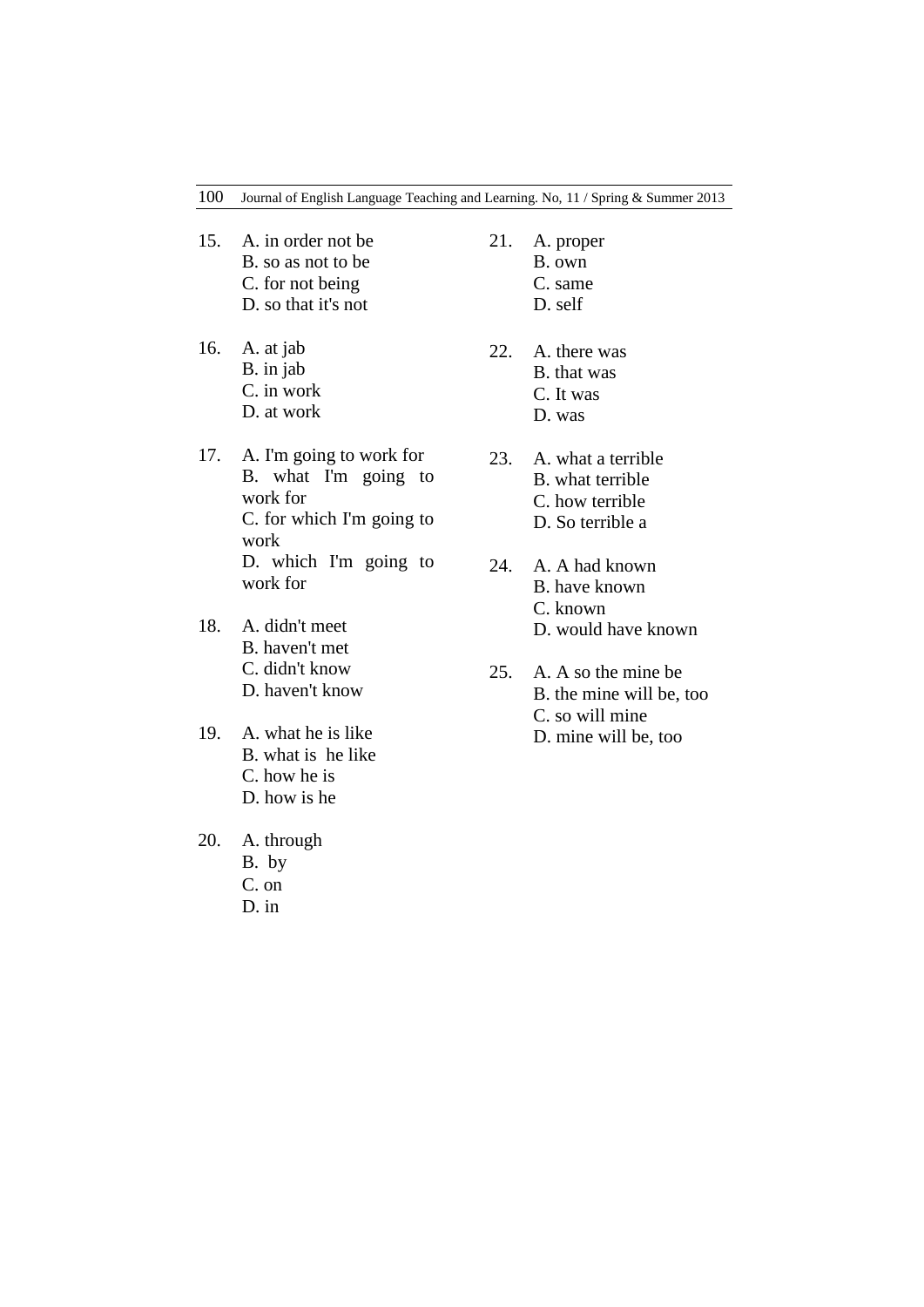# **Choose the correct answer. Only one answer is correct**

A telephone Call

Hello , Mary . .26. . you before now but I . . 27 . . so hard at the office that I didn't have time . My boos . . 28 . . on holiday tomorrow and he . . 29 . . arrange everything before he . . 30 . . If he had given me sensible instructions I could have done the work next week. But you. . 31 . . the same problems with your boss. Anyway, . . 32 . . two tickets for the new play at the Grand on Saturday . . .33 . . and see it together?

- 26. A. should have rung B. must have rung C. had to ring
	- D. ought to ring
- 27. A. must work B. must have worked C. have had to work D. ought to ring
- 28. A. will go B. is going C. shall go D. shall be going
- 29. A. wants that I B. would that I C. would like that I D. wants me to
- 30. A. leaves
	- B. shall leave
	- C. will leave
	- D. is leaving
- 31. A. have to have B. can have C. ought to have D. must have
- 32. A. they have been given to me B.I have been given C. I am given D. they are given to me
- 33. A. May we go B. do you like to go C. shall we go D. will we go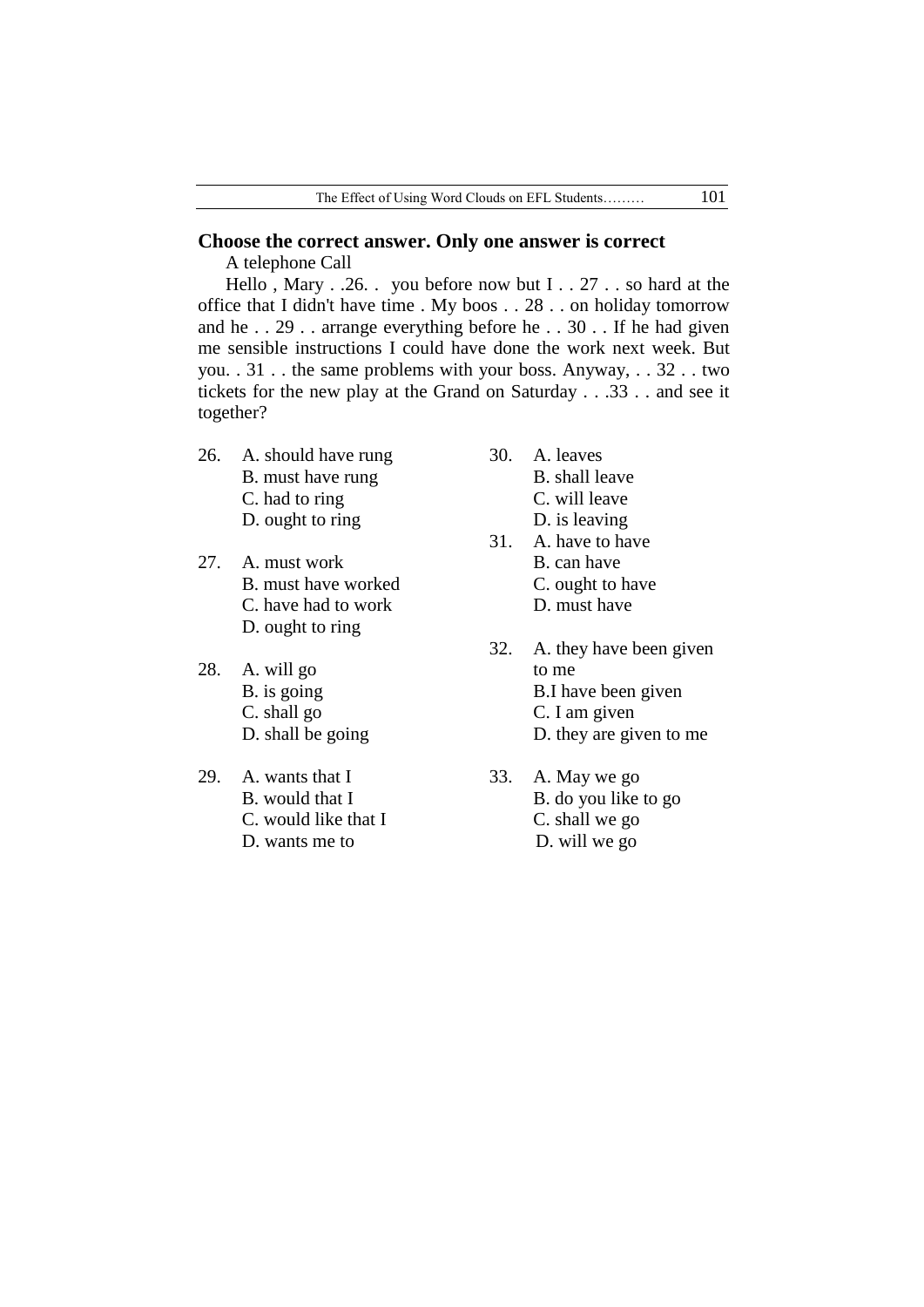### **Choose the correct answer. Only one answer is correct.**

 34. The lift is out of . . . . . so we"ll have to walk A. function B. order C. running D. work 35. Dinner will be ready ……. but we have time for a drink before then. A. currently B. lately C. presently D. suddenly 36. what do you ….. to do about the problem now that this solution has failed? A. attempt B. think C. pretend D. intend 37. We have ...... for a new secretary but we haven"t had any replies yet. A. advertised B. advised C. announced D. noticed 38. I've  $\dots$  for the job and I hope I get it. A. appointed B. applied C. presented D. succeeded 39. He threw the box out of the window and it fell to the …….outside. A. flat B. floor C. plain D. ground 40. 100 competitors had . . . . . the race. A. put their names for B. entered for C. put themselves for D. taken part 41. I"m very . . . . . to you for your help. A. grateful B. agreeable C. pleased D. thanks 42. He"s so mean that he wouldn"t give a beggar a . . . . . Of bread. A. peel B. shell C. crust D. skin 43. Will you be able to come to the party? I . . . . . A. believe yes B. am afraid not C. don't hope so D. don't expect 44. I never expected you to turn . . . . . at the meeting. I thought you were abroad.

A. around B. on C. in D. up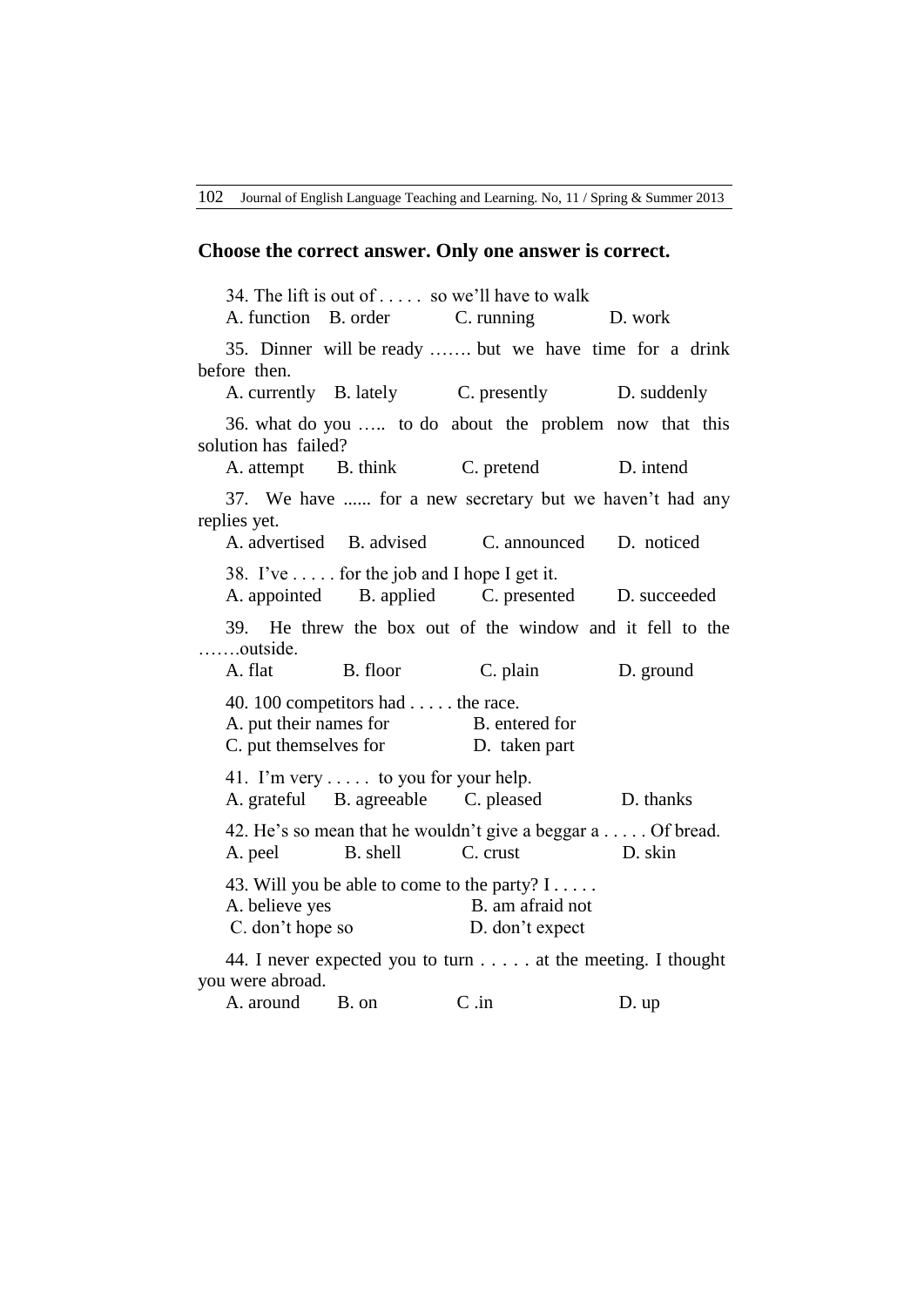45. The plane is just going to take . . . . . A. away B. out C. off D. up

# **In this series of questions, three words have the same sound but one does not. Choose the one that does not.**

| <i>Example: A. go</i> | B. so      | C. show    | D. do     |
|-----------------------|------------|------------|-----------|
| 46. A. knees          | B. peace   | C. freeze  | D. keys   |
| 47. A. home           | B. sum     | C. crumb   | D. come   |
| 48. A. straighter     | B. greater | C. water   | D. later  |
| 49. A. ache           | B. shake   | C. steak   | D. weak   |
| 50. A. another        | B. bother  | C. brother | D. mother |

## **Appendix B: Pre-test**

# **Write the correct meaning of the following words either in Persian or English.**

#### **Name:**

- 1. Taboo…………
- 2. Far-off………
- 3. Locale………
- 4. Adapt………
- 5. Gratitude……
- 6. Sacred…………
- 7. Conservative……
- 8. Custom………
- 9. Affection…
- 10. Tolerant……………
- 11. Critical…………
- 12. Dictate…………
- 13. Trendy…………
- 14. Idolize…………
- 15. Decade…………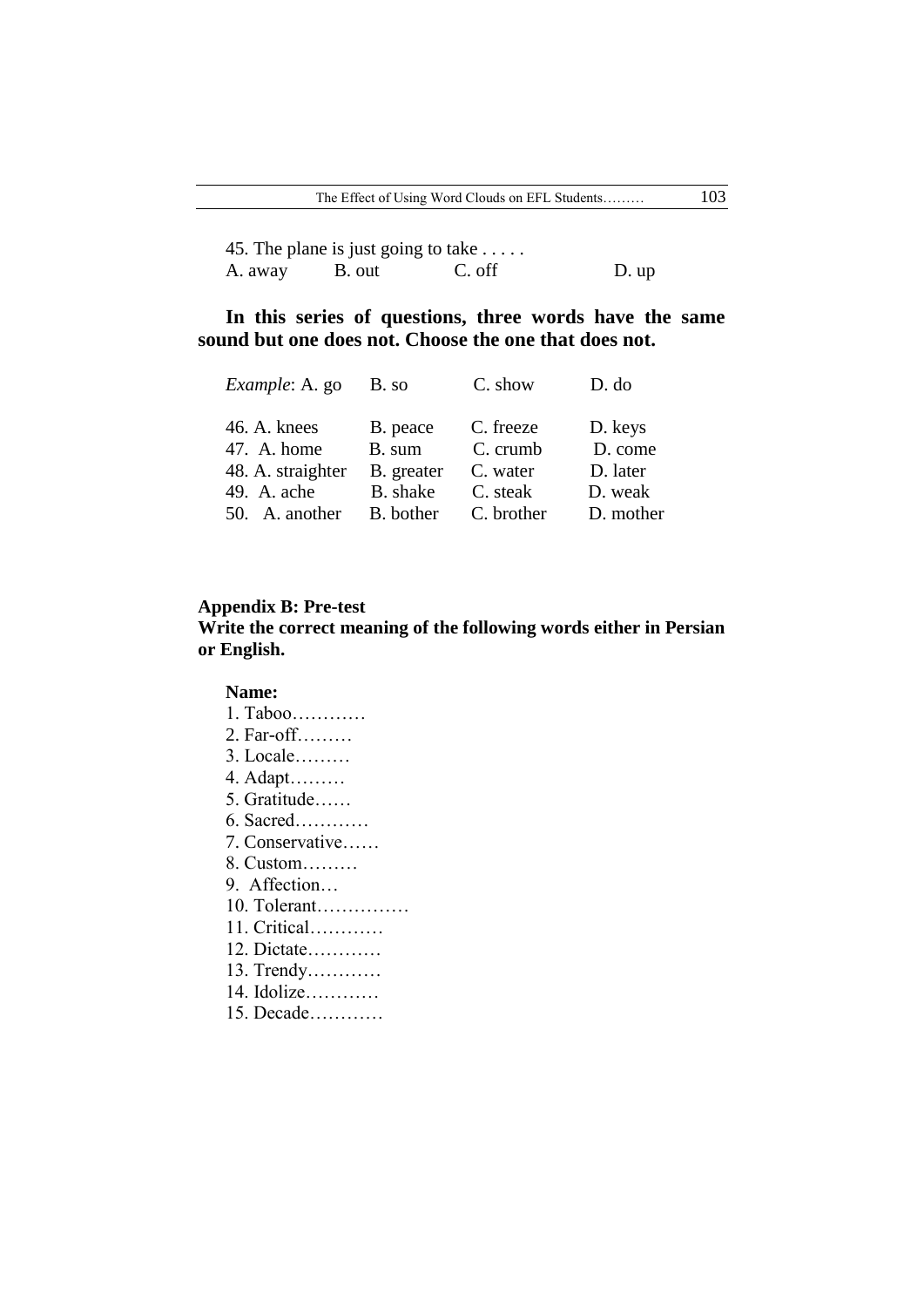16. Essential……… 17. Imitate………… 18. Cue…………… 19. Synthetic……… 20. Celebrity………… 21. Slick………… 22. Casual………… 23. Slogan………… 24. Baggy………… 25. Revolution ……… 26. Exclusive………… 27. Reasonable price…… 28. Interior…………… 29. Subsequently……… 30. Hire……………… 31. Crucial………… 32. Reputation……… 33. Cutting-edge…… 34. Distinctive……… 35. Ultimate…………… 36. Species…………… 37. Die out………… 38. Appalling ……… 39. Habitat…………… 40. Exploitation……… 41. Extinct……………… 42. Survive…………… 43. Endangered………… 44. Vulnerable………… 45. Factor…………… 46. Decline ……… 47. Demand…………

### **Level:**

| 48. Native |  |  |  |  |  |
|------------|--|--|--|--|--|
|            |  |  |  |  |  |

- 49. Intentionally……
- 50. Awareness……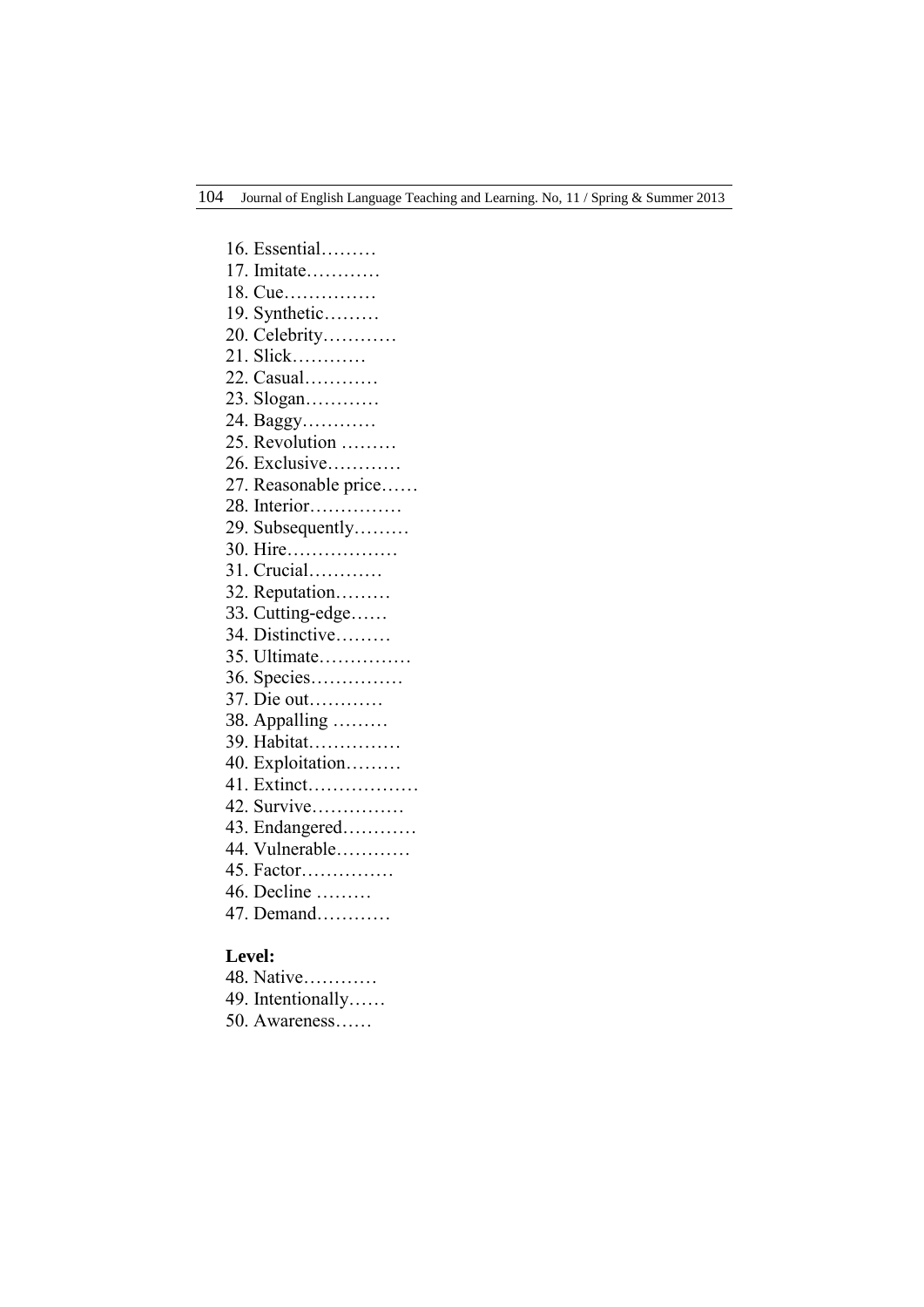51. Preserve…… 52. Chance……… 53. Realize……… 54. Industry …… 55. Soar………… 56. Dense………… 57. Supply……… 58. Property……… 59. District……… 60. Inflation……… 61. Calculation…… 62. Mortgage……… 63. Life expectancy…… 64. Celebrate……… 65. Bride…………… 66. Purity………… 67. Fabrics………… 68. Progress……… 69. Cost of living…… 70. Veil…………… 71. Modesty……… 72. Eternal …….… 73. Engraved……… 74. Bloom………… 75. Bouquet ……… 76. Show off……… 77. Originate……… 78. Incorporate…… 79. Ceremony…… 80. Quit………… 81. Suburb……… 82. Crowd……… 83. Increase…… 84. Disappear…… 85. Various ……… 86. Protection…… 87. Agriculture…